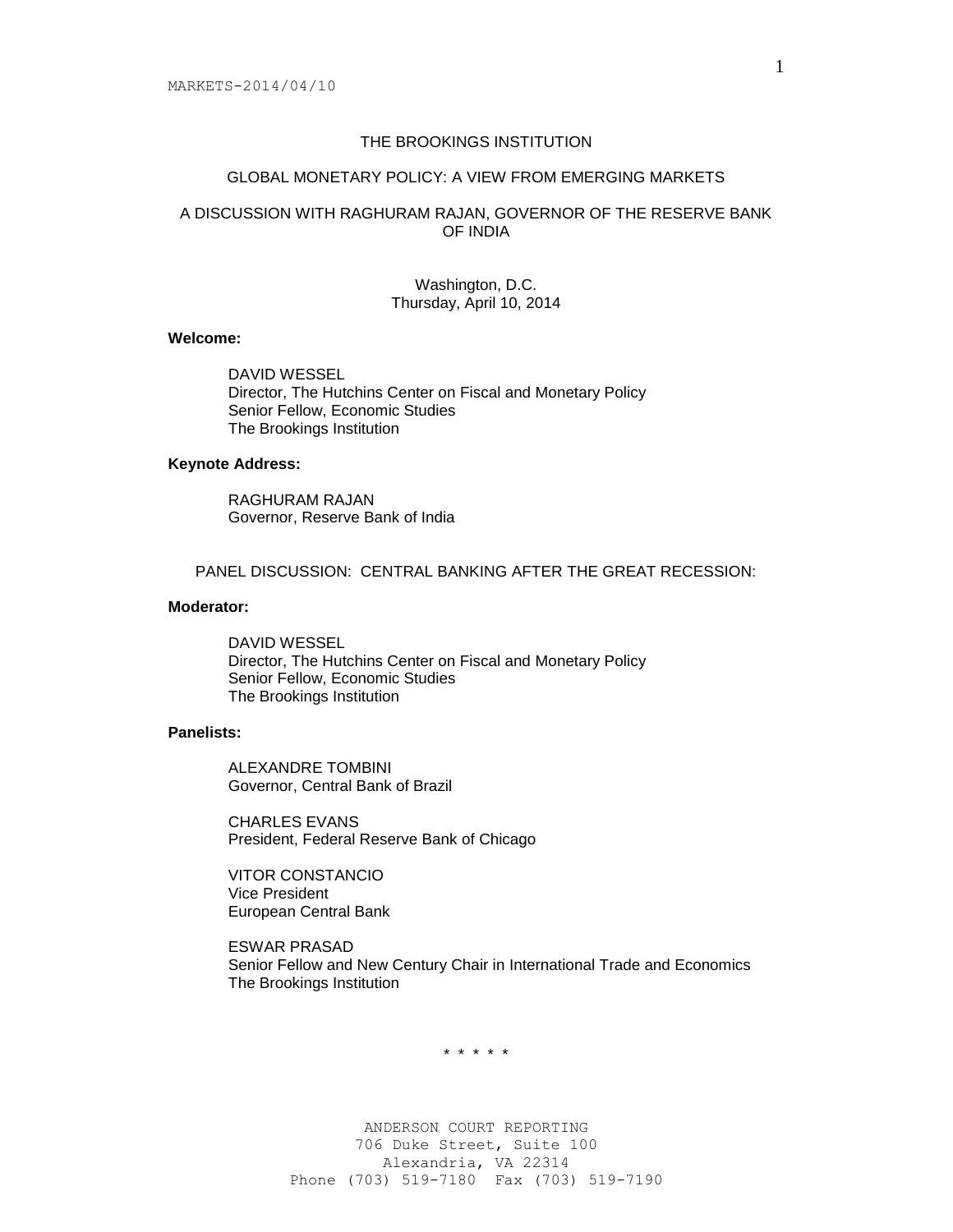## P R O C E E D I N G S

MR. WESSEL: Thank you. Good morning. I'm David Wessel. I'm Director of the Hutchins Center on Fiscal and Monetary Policy, here at Brookings.

Our mission is to improve the quality and public understanding of fiscal and monetary policy. And in today's world, if we needed any reminders, the financial crisis taught us that this is no longer something that any country can consider in isolation -- that happens here affects the rest of the world -- and vice versa.

So, our mandate, as we interpret it, is global, and that's, of course, also true of Brookings, which has now outposts not only in the Middle East and in China, but, also, in India.

So, on behalf of Brookings and the Hutchins Center, I want to welcome you today, and tell you how pleased and proud I am to have such an illustrious panel to discuss what I think is one of the pressing issues in monetary policy at the moment.

Our keynote speaker, of course, is Raghuram Rajan, Governor of the Central Bank of India, on leave from the University of Chicago -- well-known for his very clear expositions and for, of course, famously seeing the crisis coming somewhat before some other economists and officials did.

But I think what really distinguishes Governor Rajan is, he is the only central banker who I've ever seen described in the press as a sex symbol. And I'm not making it up. I have the clip right here.

Governor Rajan will speak for about 20 minutes, and then we're fortunate to have an extraordinary panel: Charles Evan, President of the Federal Reserve Bank of Chicago, Alexandre Tombini, Governor of the Reserve Bank of Brazil, Eswar Prasad, one of my colleagues and the author of *the Dollar Trap*, which is relevant to this conversation, and Vitor Constancio, the Vice President of the European Central Bank.

And we'll have time at the end for some questions, so I hope you'll have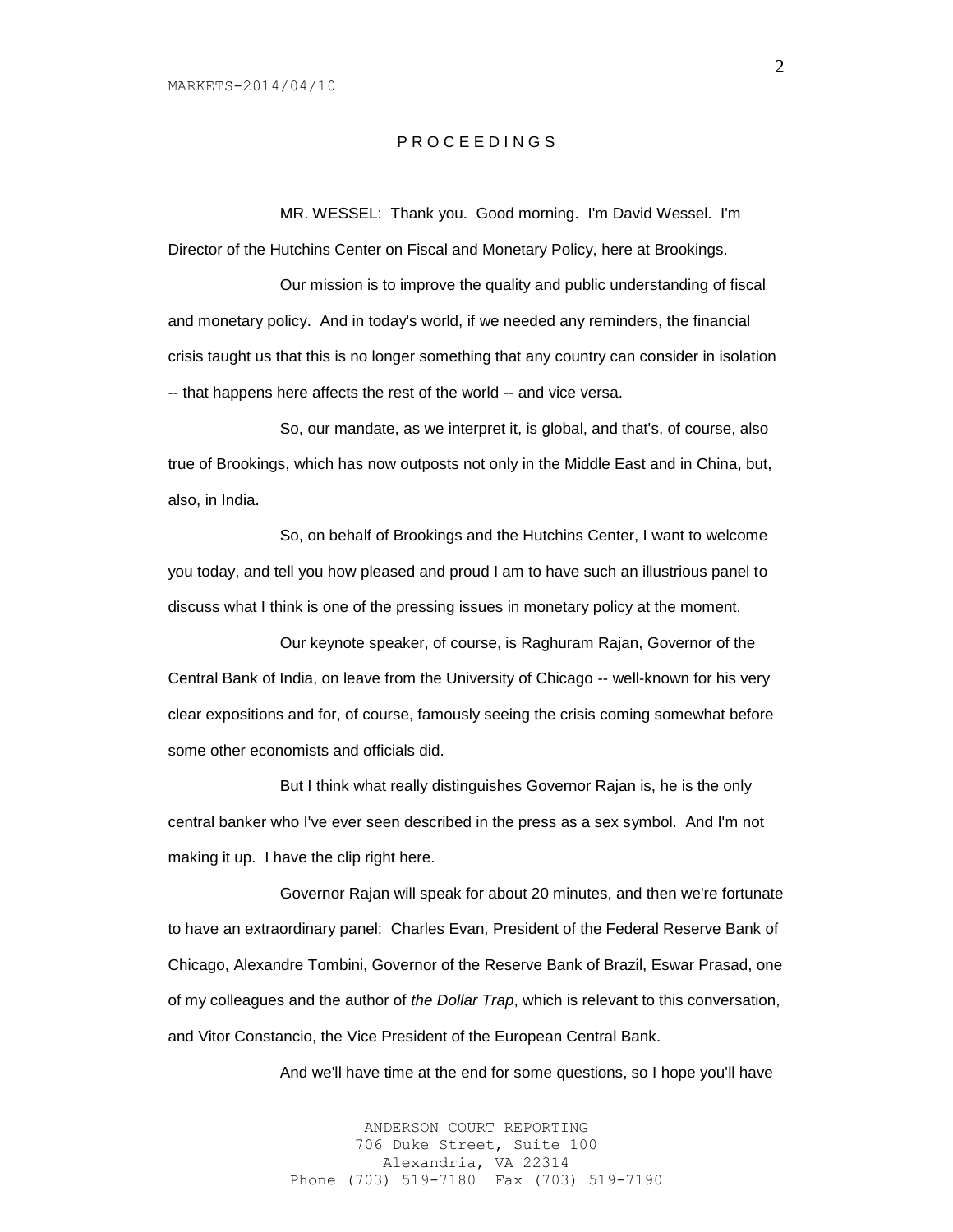MARKETS-2014/04/10

some -- but recognize that our time is short. This is going to be central banking, speeddating style, because some of our panelists here have other commitments.

So, with that, Governor Rajan.

GOVERNOR RAJAN: Thank you very much, David, and good morning to everyone.

So, as the world is recovering from the great financial crisis, my objective here today is to draw attention to something we all need to be concerned about, which is the conduct of monetary policy in this integrated world.

And my worry is that the current environment, where there's extreme monetary easing -- largely through unconventional policies -- in a world with substantial debt overhang and, you know, need for structural change, constraining domestic demand, one could argue that a sizeable portion of the effects of such policies below the borders -- sometimes will weaken the exchange rate -- sometimes through capital floors.

But more problematic is that these kinds of policies eventually prompt a reaction. And what we get is, you know, in the immediate run, comparative easing - which occurs across the world. But over time, we get forms of comparative easing, which, I think, are detrimental to global demand.

So, with the aggregate global demand weaker and more distorted than it should be -- and financial risks higher -- I worry that this kind of policy eventually becomes unsustainable.

So, my call is to rethink the international rules of the game, as the world has changed. I think both emerging markets, as well as advanced economies, need to adapt -- else, I fear, we are embarking on the next leg of a wearisome cycle, a cycle we've seen before.

And so I titled my talk differently from the one in the announcement. I call it "Competitive Monetary Easing: Is It Yesterday Once More?"

Now you will recognize that central bank is usually reluctant to air their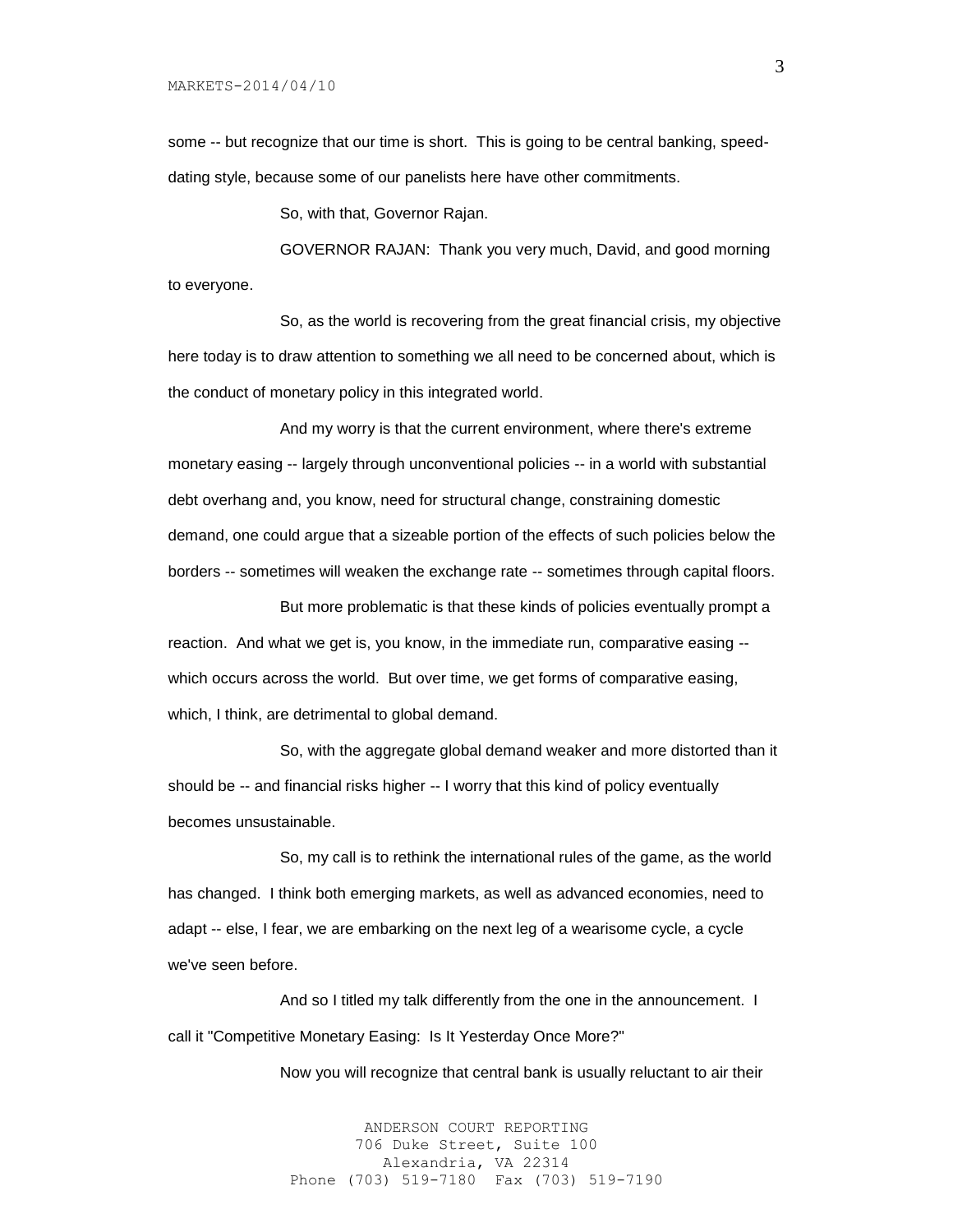concerns in public. We have fora where we meet, such as the BIS, but, occasionally, when the needed change has political elements to it, central bankers are not shy of airing their concerns publicly.

And I take my cue from two central bankers whom I respect greatly: Ben Bernanke, of course, in his 2005 "Global Savings Glut" speech, and Jaime Caruana, in his 2012 speech at Jackson Hole. And both these speeches essentially raise concerns similar to mine, though from different perspectives.

Now, finally, before I start getting into the meat of my speech, I should disclose my interests in this era of transparency. For the last few months, India has experienced large inflows of capital, not outflows, and is seen by markets as an emerging economy that has made some of the necessary adjustments.

So, at this point, we are well-buffered with substantial reserves, though I would hesitate ever to say that we are completely isolated from the global economy.

So, take my remarks as motivated by the desire for a more stable, international system, rather than something that comes from my own country's situation. I want to start a debate, which, hopefully, over time, you know, will get amplified, and we will come up with a system that works equally for rich and poor countries, for large and small countries.

Now my central focus is what is generally termed unconventional monetary policies, but I mean by this both various forms of balance sheet intervention, such as quantitative easing or -- as I will argue -- exchange rate intervention -- but, also, policies such as holding interest rates for an extremely long period of time, at really low levels.

Now let me start by saying, I think these policies have a role. When markets are broken or grossly dysfunctional, central bankers have a responsibility to think innovatively. And I would argue that, to the benefit of the world, they did just that immediately after the fall of Lehman.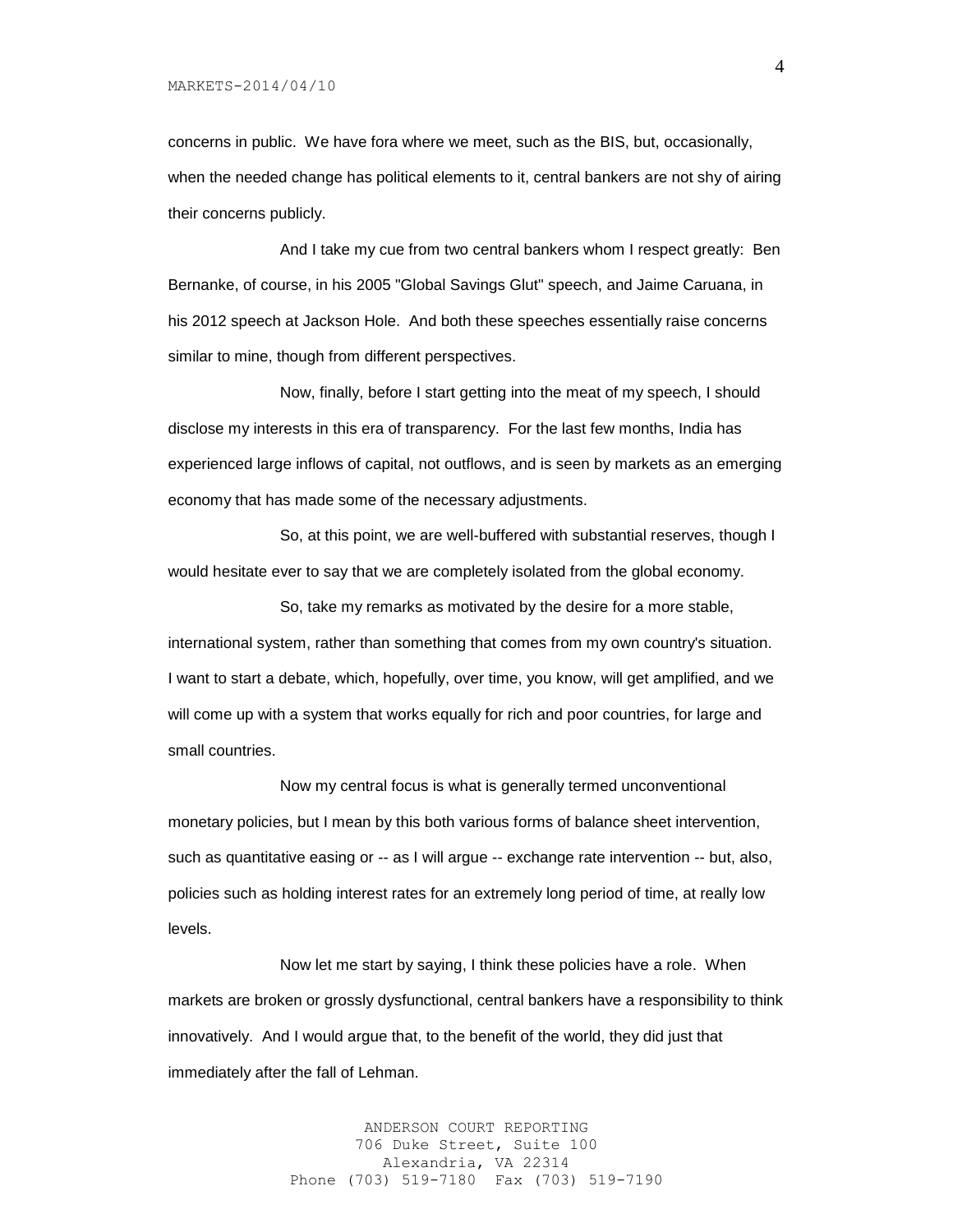And the various programs they undertook -- for that, I think, they are deservedly heroes. And I was not a central banker then, so I think I'd have no conflicts of interest in saying this.

The key question, however, is, what happens when, beyond the point where markets are dysfunctional, these policies are prolonged? And I would argue the benefits there, even for the country initiating these policies, are much less clear. Let me list four concerns, and then focus on the last two.

One is, of course, is unconventional monetary policy the right tool? Once the immediate crisis is over, does it distort behavior and activities so as to stand in the way of recovery? Is extremely accommodative monetary policy the way to fix a crisis that was partly caused by excessively lax policy? That's one set of concerns. And you can gauge where I stand on that, but I'm not going to focus on that.

Second set of concerns -- do such policies buy time, or does the belief that the central bank is taking responsibility prevent other, more appropriate policies from being implemented?

Put differently, when central bankers say, however reluctantly, that they are the only game in town, do they become the only game in town?

Third question is, will the exit from unconventional policies be easy? So, however much we may value the benefits from entering, you also have to worry about exit, and how does exit take place?

And fourth is, what are spillovers from such policies to other countries? Let me focus on the last one. I've made comments on the first two earlier, and I don't think they're as germane to this discussion. Of course, the benefits of these policies do play a role in what I want to talk about. Let me talk about exit, and then spillovers.

The macroeconomic rationale for unconventional policy is partly it has low costs, provided inflation stays quiet. So, it has low costs and, potentially, large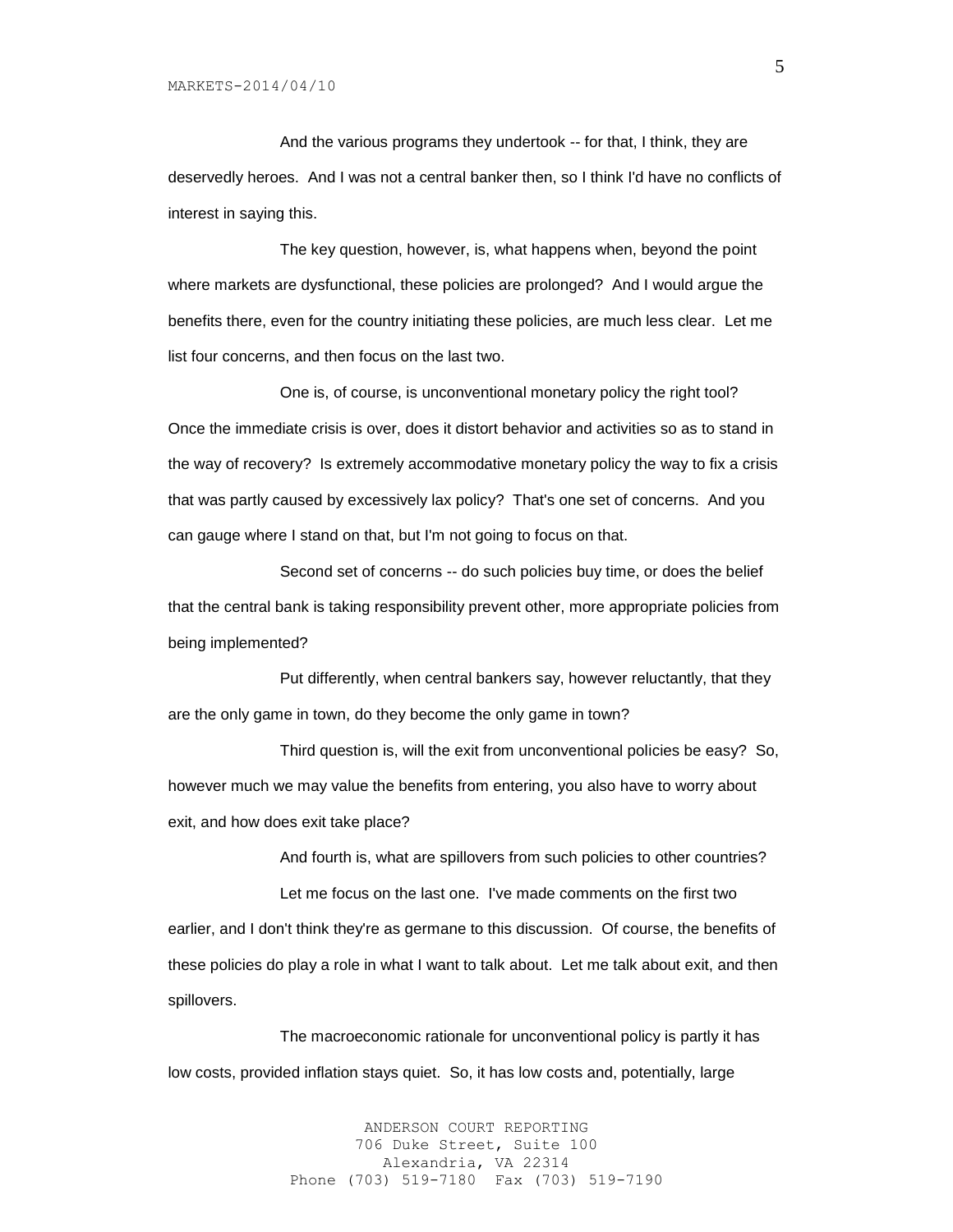benefits through wealth effects, through a variety of other channels.

However, central bankers, such as Governor Stein at the Fed, have raised concerns about financial sector risks that build up with prolonged use of unconventional policy. Asset prices boom on entry, but they may not just revert to earlier levels on exit, but they may overshoot on the downside.

And asset price fluctuations can have enormous collateral damage - partly because leverage on the way up increases in the financial sector -- and amongst borrowers -- as policy stays accommodative.

You know, one way to describe what's happening is, a boost to asset liquidity makes lenders believe that asset sales will backstop loan recovery, so they increase loan-to-value ratios, leverage goes up, and when liquidity tightens, too many lenders are relying on asset sales to bring things back to normal. And, unfortunately, when everyone's looking for the exit through asset sales, you have fire sale prices, loan recovery plummets, and deep problems across the board.

Now leverage need not be the only reason. There's a very nice paper recently by Ferroli, et al (inaudible), part of the coauthors, who argue that, you know, even without leverage, you could have investment managers piling into a trade because it looks attractive -- and even as they pile in, returns increase; more reason to pile in.

But, of course, if investment managers don't like to look at the worst performer -- if they want to make sure that they're not lost in line, in terms of returns, if relative performance evaluation matters, then they pile in more and more as you have monetary policy which is extremely accommodative, because the alternative of investing in safe assets is relatively unprofitable.

But when policy changes, everybody looks to the exit, because now investing in safe assets is so much more attractive, and they recognize that prices will fall as everybody exits.

So, what you get is a version of herding, but a version of herding which is

ANDERSON COURT REPORTING 706 Duke Street, Suite 100 Alexandria, VA 22314 Phone (703) 519-7180 Fax (703) 519-7190 6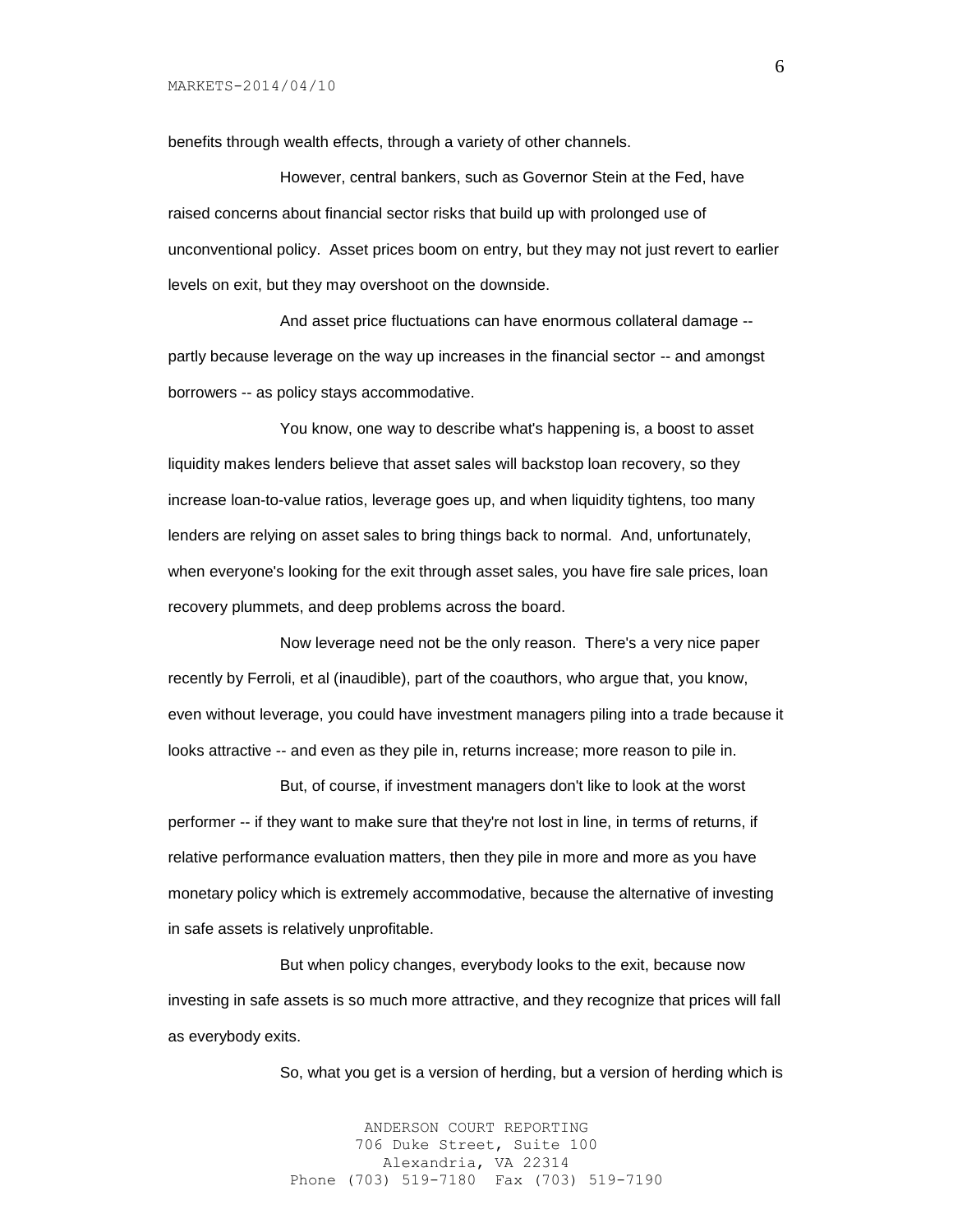very dramatic, and which increases as the length of accommodation increases.

The point -- whatever you believe about these kinds of models -- is that, you know, prudential regulation is really not a sufficient defense in the face of extremely accommodative monetary policy.

Governor Stein, I think, in his inimitable fashion, has said that's one reason it gets into every crack. Monetary policy gets into every crack. We regulate the institutional side that is regulated -- the banks, et cetera -- but the shadow financial system is also persuaded by the same monetary policy, and they may be a larger part of these kinds of actions.

Essentially, monetary policy creates enormous incentive effects, and many of them are recognized only after the fact. We don't know where the risks have been taken until exit actually happens. And by that time, it could be too late.

Now a second concern, which I want to express here, is the spillover effects -- that these effects are not just felt domestically, but perhaps one of the most vulnerable parts is the international side.

And in many of these situations, it's cross-border flows that are driven by the low yields in the domestic economy. And the appreciating exchange rate as the money crawls in and rising asset prices in the recipient country tend to make this a selffulfilling effect.

And, of course, these also tend to imply that leverage -- at least in the on phase of the boom -- seems much less than it actually is, because asset prices picking up means equity values also pick up. And it seems like people aren't that highly levered.

Now exchange rate flexibility is often, you know, a mantra about what these countries should do. But in an environment where investors are running in, sometimes exchange rate flexibility exacerbates the boom, rather than diminishes - because, as (inaudible) has pointed out, there are positive feedback effects as exchange rates appreciate.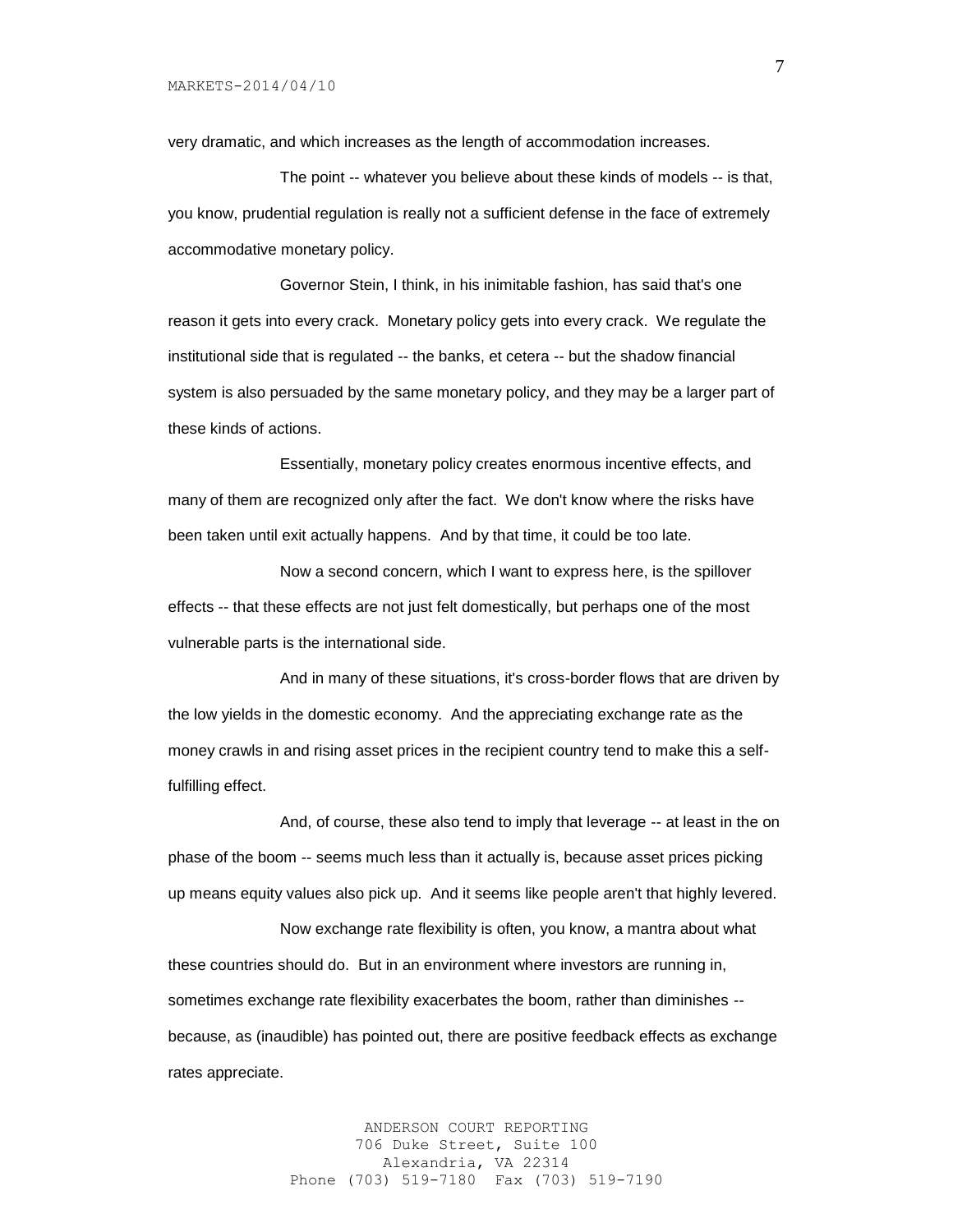In fact, what we see in the recent turmoil -- countries that had allowed their exchange rate to appreciate the most also seemed to suffer the most as thoughts about quantitative easing ending started being expressed.

Now, you know, macro-prudential, micro-prudential -- they have limited effect in some of these situations. Spain, as you all know, had the first serious, you know, countercyclical prudential measures, but they were relatively ineffective against the housing boom -- partly because the housing boom was driven by the (inaudible) who were less directly under the supervision of the central bank.

Now, also, you might think that one should see the effects of these booms in other policies, such as fiscal policy. But in an environment where you have booms, you have transactions taking place, you have capital gains taxes being collected, property taxes being collected, sales tax being collected, and the financial sector itself pays high income tax, your fiscal may look well in order, because so much money is pouring in -- but, in fact, it is from a cyclically adjusted basis, and it's very hard to cyclically adjust during a boom; you're actually running a large deficit.

So, even rich recipient countries with strong institutions, such as Ireland and Spain, have not been immune to capital-induced fragility.

So, when it comes time to exit -- so entry into unconventional policies - to the extent it furthers these capital flows -- can be problematic for recipient countries, but it doesn't mean they're very happy on exit -- because in the interim, what has built up is leverage, asset prices have inflated, et cetera. And so at that point, the recipient country could be imbalanced. It could be running larger fiscal deficits, larger current account deficits.

And, you know, when the tide goes out, those countries are found swimming naked -- but not always because they want to -- sometimes, because of bad policy, but, sometimes, because the boom masks the need to adjust.

Indeed, I would argue that some people keep saying that transparent

ANDERSON COURT REPORTING 706 Duke Street, Suite 100 Alexandria, VA 22314 Phone (703) 519-7180 Fax (703) 519-7190 8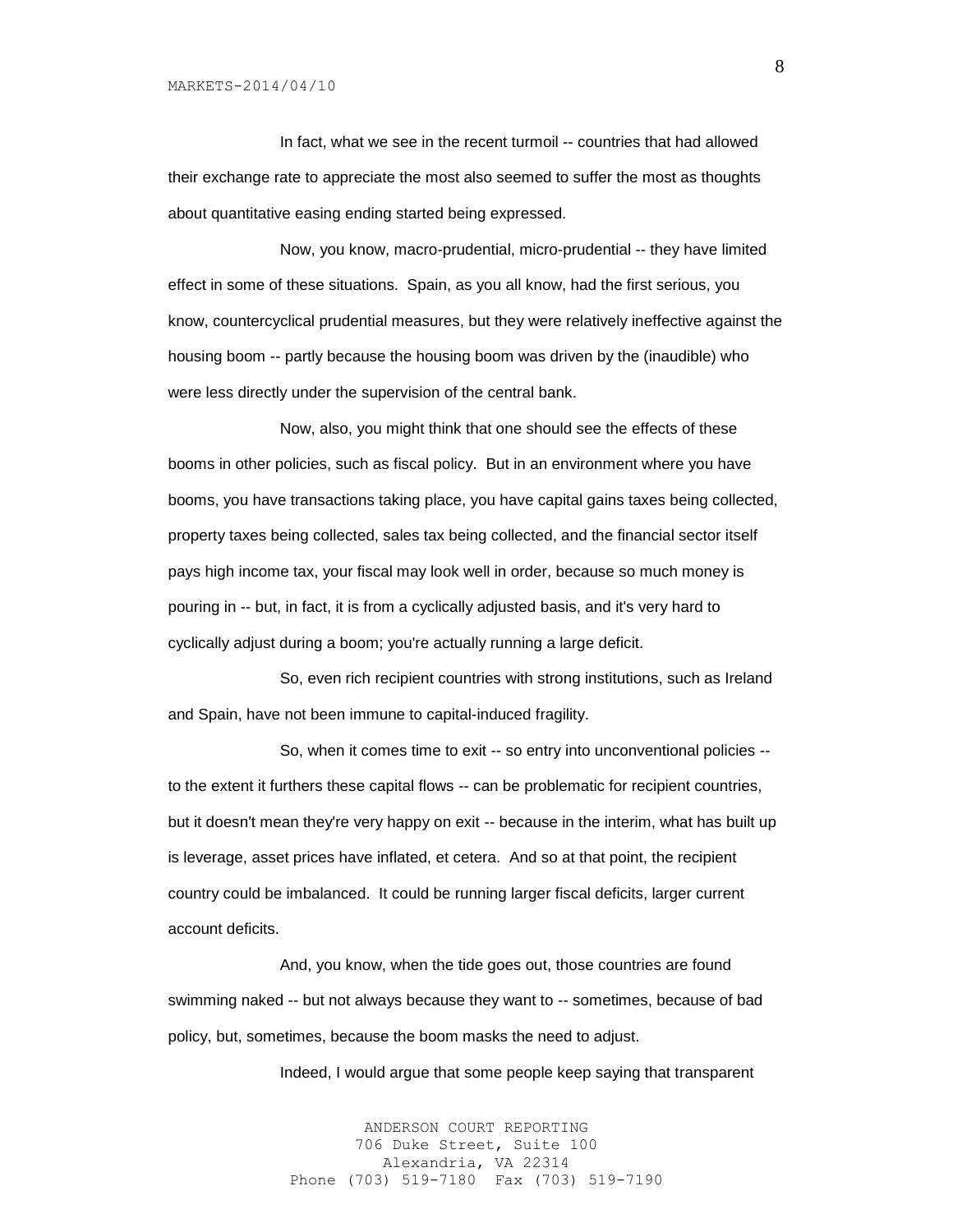#### MARKETS-2014/04/10

and well-communicated exits would be useful -- but in a situation where you have herd behavior, sometimes transparency and good communication is not the best thing to do. When everybody realizes that interest rates are going to go up in June 2015, when the realization is (inaudible) to them, what do you think the reactions of investment managers who've been sort of herding into other markets might be? It would be a faster and more immediate exit.

I think there are places where good communication helps. When the Fed distinguished between tapering and the eventual interest rate adjustments the Fed would do, that helped calm markets down. But now the markets want to know when interest rates will start being raised -- not so much because this would necessarily help, but it would help a lot of people decide when they want to get out of some of the risky trades that they've probably taken. I'm not sure transparency here will necessarily calm markets, rather than exacerbate market volatility.

So, the point here is, emerging markets are not being irrational when they protest both the initiation of unconventional policies, as well as an exit whose space is solely governed by conditions in the source country. It's because they've become levered, and the recipients of crowding in trades during the expansion -- and, therefore, some conditionality, some attention to the conditions they face -- even while the general direction is to exit -- may be appropriate.

So, I have called earlier for better coordination in monetary policy. And I don't mean by this that central bankers sit around a table and decide monetary policy for the United States -- absolutely not -- nor do I mean that the U.S. Fed or the ECB should call around other countries and say, "I'm going to do this. Do you agree or not?" No.

Let me explain what I mean -- but, quickly, let me first state the case for why we should pay attention to better coordination or cooperation. I think those words sometimes could be used interchangeably.

You know, earlier, the view was, coordination didn't matter -- that when

ANDERSON COURT REPORTING 706 Duke Street, Suite 100 Alexandria, VA 22314 Phone (703) 519-7180 Fax (703) 519-7190 9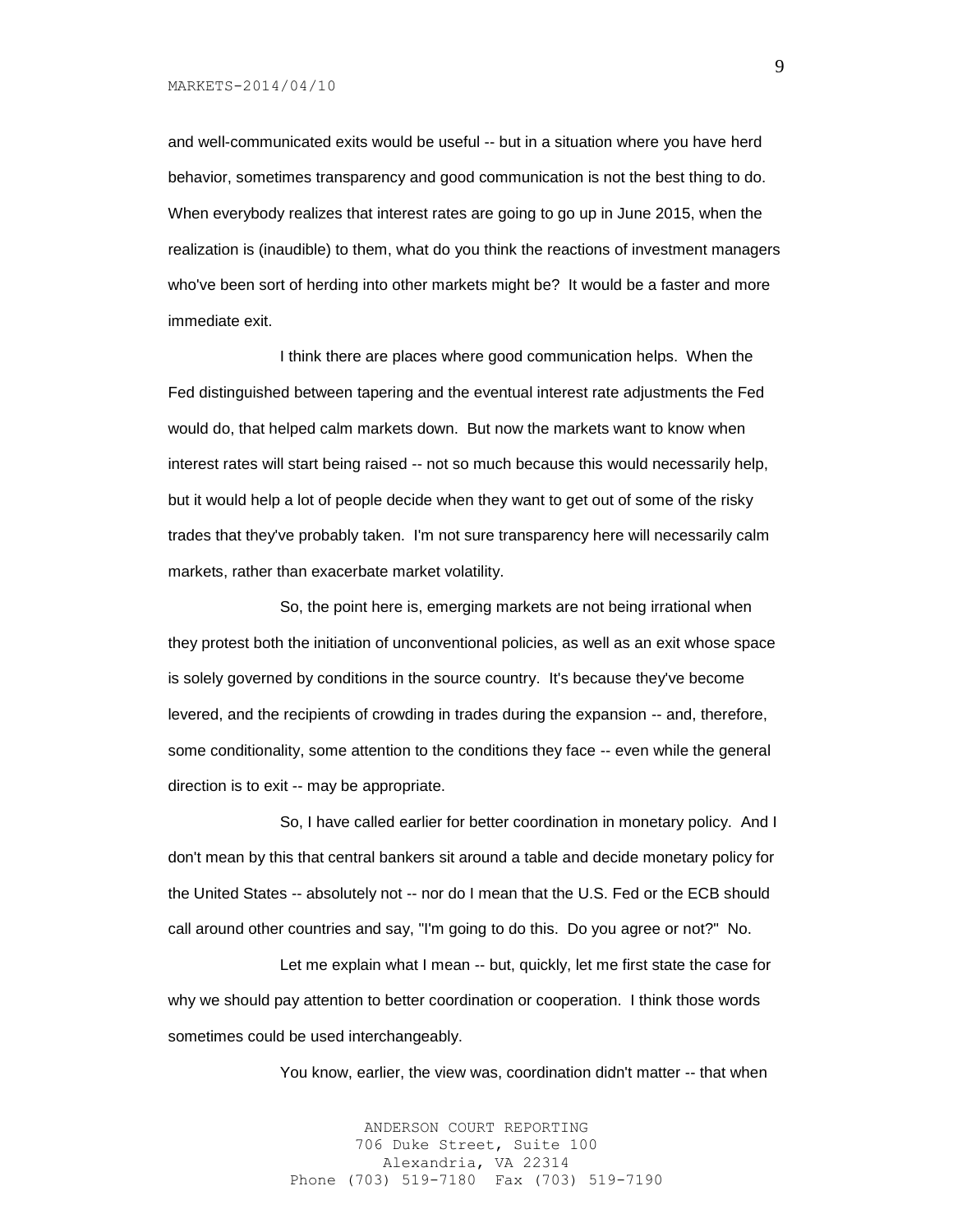MARKETS-2014/04/10

every central bank did what was appropriate for its domestic situation, exchange rates would adjust appropriately. Every house in order would ensure the world was more or less in order. There were some gains towards going towards a global equilibrium, but they were relatively small.

I would argue that in a world where monetary policy is often not set with respect to a country's situation, but at perhaps even second or third best, because of political compulsions, political constraints on doing other policies like fiscal or structural reform -- as, also, constraints on monetary policy transmission, driven by things like debt overhang -- it is quite possible that a country's monetary policy may not be set at even the domestic optimal, let alone the global optimal.

And in such situations, more discussion, in a way that I will argue, could lead to better policies -- because, in addition to that, the transmission through global capital floors, driven by agency considerations, rather than by considerations of (inaudible) of fundamentals, adds another tweak to this turbulent recipe.

Here, you know, a number of economists will start rethinking the need for coordination. John Taylor, for example, argues that if monetary policy is extremely accommodative in some countries, other countries may also be forced, because of transmission (inaudible) to also have weak policy or accommodative policy -- and the net effect may be, the world is too low in equilibrium, as far as interest rates go.

Olivia Jahn talks about it -- not in terms of at a particular point in time, but over time. If one country starts initiating extremely accommodative policy, and there's a large outflow of capital flows, country on the receiving end may start intervening in a dramatic way. And, in fact, in this situation, both countries may be better off in adopting more moderate policies.

The point here is, both simultaneously, as well as in a dynamic way, there are arguments that are made for less extreme monetary policies. And in that sense, that is really what I'm going to -- that we have to reexamine the benefits versus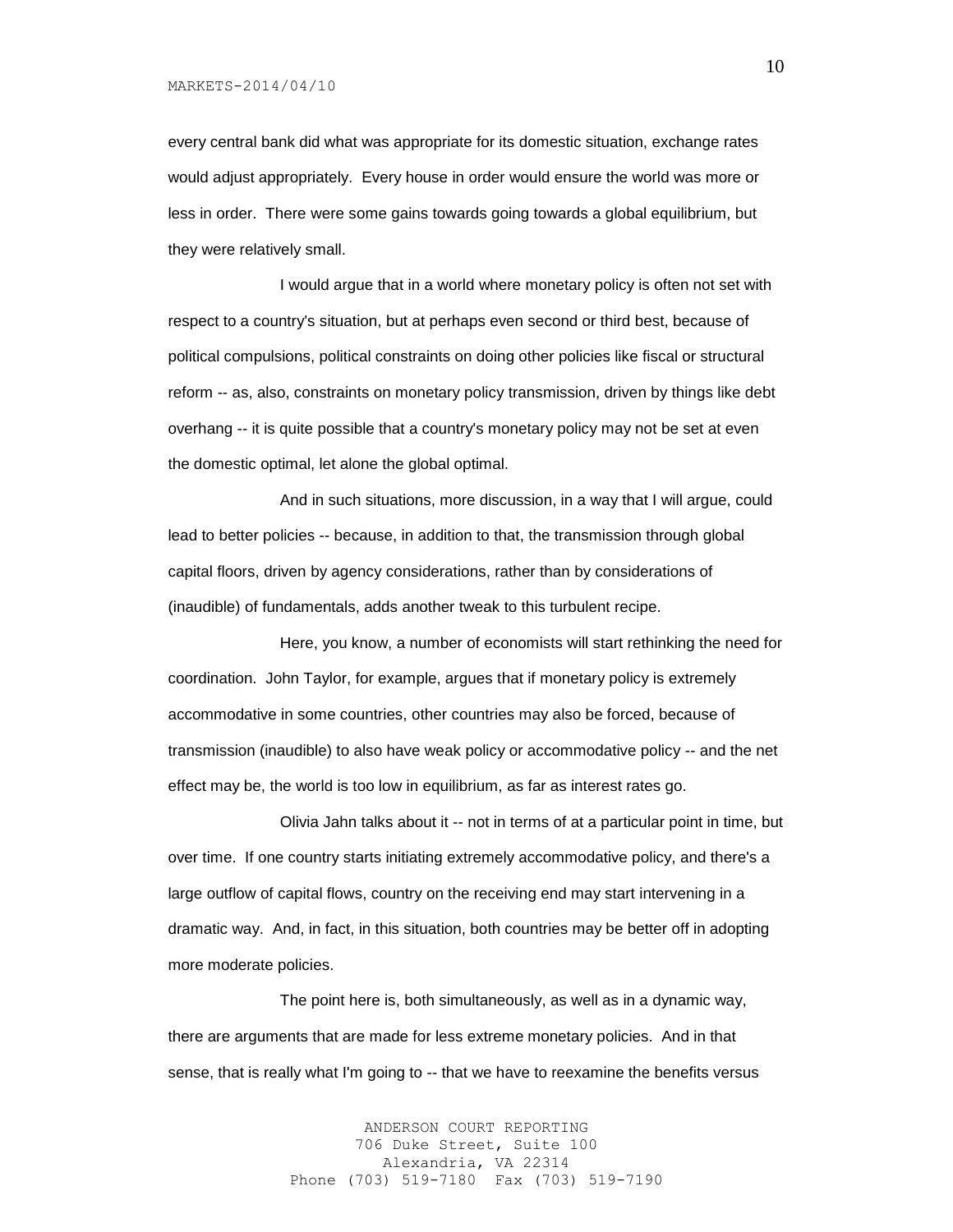the costs of these unconventional monetary policies.

And at this point, I'm just saying, examine, and then decide what we need to do. And I'll tell you what I mean, exactly. I see two dangers if we don't do something about what we're talking about.

First, you know, if we don't look at spillovers -- if we say every country's going to do what it's going to do because it has domestic mandate; we shouldn't worry about what happens outside -- then you're going to get reactive policies in the rest of the world.

For example, following the market turmoil, I have no doubt that a number of emerging markets are going to examine the level of reserves, and decide whether they're adequate -- and perhaps feel that because they're inadequate, they have to start building more. So, we are going to go back to the global savings glut situation that Chairman Bernanke spoke about so eloquently before.

What that means is, we have to examine the spillover effects of these policies. And I think what we have to avoid is the danger that emerging markets take away from the recent episode of turmoil the message: "Don't expand domestic demand and run large deficits. Maintain a competitive exchange rate. Build large reserves, because when trouble comes, you're on your own." In a world (inaudible), is that the message that we want to send?

Let me finally conclude by talking about the remedies. I think there are two basic remedies that suggest themselves.

First, less extreme monetary policy on all sides -- and by "monetary policy," I also mean exchange rate intervention. And second, better global safety nets to mitigate the need for countries to self-insure.

Now whenever I talk about some constraints on monetary policy, the immediate reaction is, "Well, countries have a domestic mandate. How can they violate that?"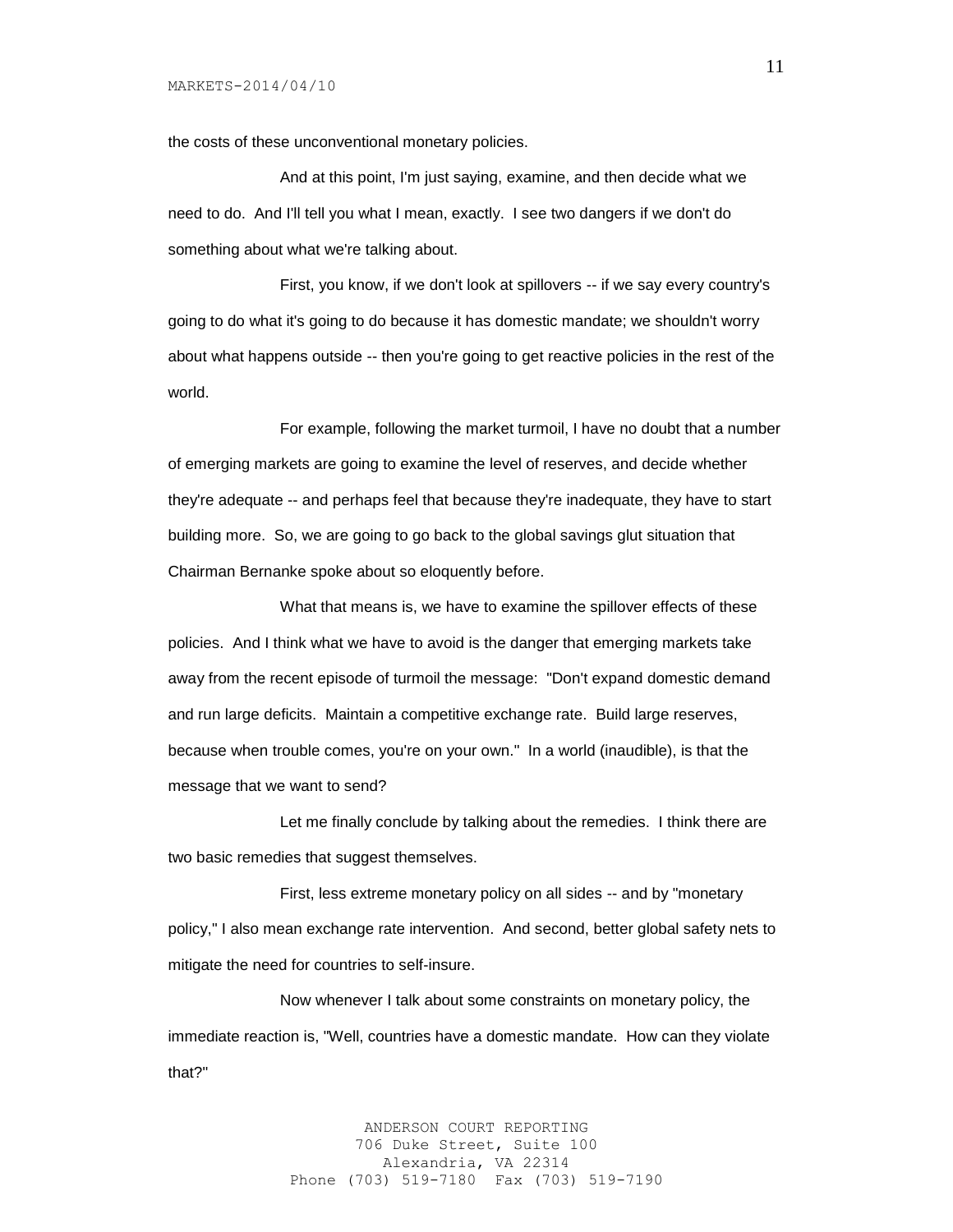Now let me try and play this back in a different way, to see how it sounds, when an emerging market defense exchange rate intervention -- which I say is another form of (inaudible) policy -- and the developed countries say, "Look, guys, you shouldn't be doing this. This is problematic. This has serious negative spillover effects."

We are all, in many ways, agreed that sustained exchange rate intervention to manipulate exchange rate is a bad thing -- both from the countries' perspective, as well as the world.

But why do we say that -- because the defense could be, "Look, we are a developing country, and we have a domestic mandate to support growth"? Institutional constraints in enhancing productivity or a vulnerability to sudden stops means that we need a comparative exchange rate.

And quantitative external easing -- let's give it a fancy acronym: QEE - is what exchange rate intervention is. That is absolutely necessary to fulfill our domestic mandate.

Defense number two: Would the world not be better off if it grew strongly? QEE is essential to our growth.

Third, we take into account feedback effects to our economy from the rest of the world while setting policy. Therefore, we're not oblivious to the effects of QEE on other countries.

And defense number four: Monetary policies with a domestic focus is already very hard to communicate and to implement. It would be impossibly complex if we took into account the conditions of other countries.

Now despite these defenses, we are against monetary policy done through quantitative external easing.

I need three minutes more.

Despite this, we're against that, and the reason we say is, "Look, you have to be worried about feedback effects. You have an international responsibility.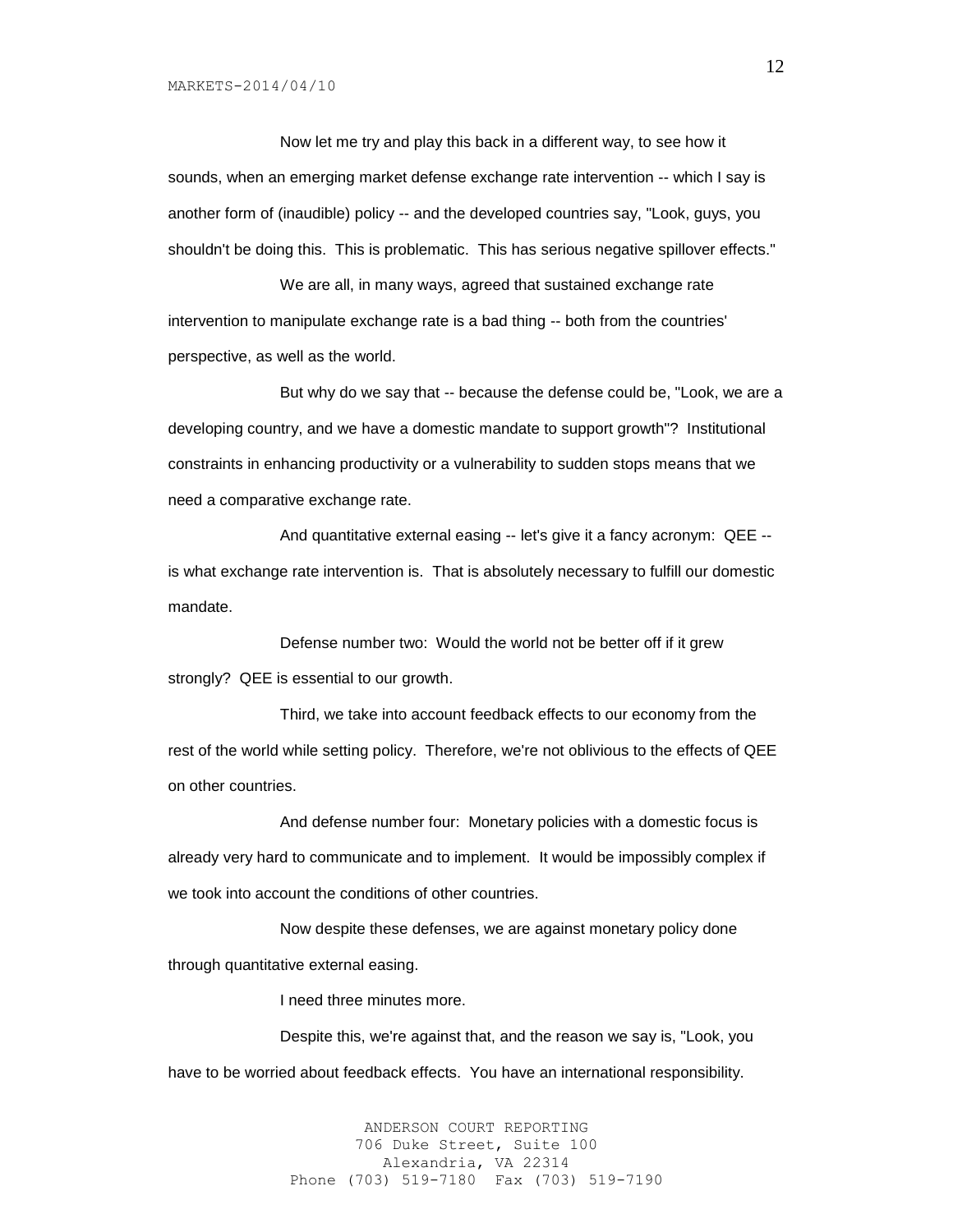Spillover effects matter. Countries have to pay attention to what happens to other countries."

So, essentially, my first proposal is exactly that. Let us evaluate every balance sheet policy, as well as extreme monetary policy (inaudible), on the aggregate effects for the world. If we rule out QEE, let's have an independent assessor assess whether some of these other policies have effects other than through the exchange rate - - whether they create so much domestic growth that they upset, through imports, et cetera, the net negative feedback effects.

And, clearly, this is one thing that could be done. If we had an impartial assessor who could assess these policies, we could have a debate about whether such an impartial assessor exists. You know, apparently, power politics does affect the assessments of multilateral institutions -- but, also, multilateral institutions often bind to the same models and the same frameworks as used by the central banks of industrial countries.

And these frameworks -- basically, monetary policy's always an extremely effective tool to elevate activity. Exchange rate flexibility does wonders for insulating the (inaudible) spillovers, and the world is largely decoupled, rather than coupled.

Now many of these models don't have realistic models of credit, of monetary transmission in a world with debt overhang, and don't have the institutional constraints that make some of these actions not work.

What do I think will happen? I don't think we can get an independent assessor that works for the entire world in the short run. It's something we should work towards -- and I think we can get there, over time.

But I think in the short run, all I'm asking for is, central banks, as they consider exit, worry about the immediate spillovers to countries from the policy -- but not just immediate spillovers. Also think about the long-run or the medium-run reactions that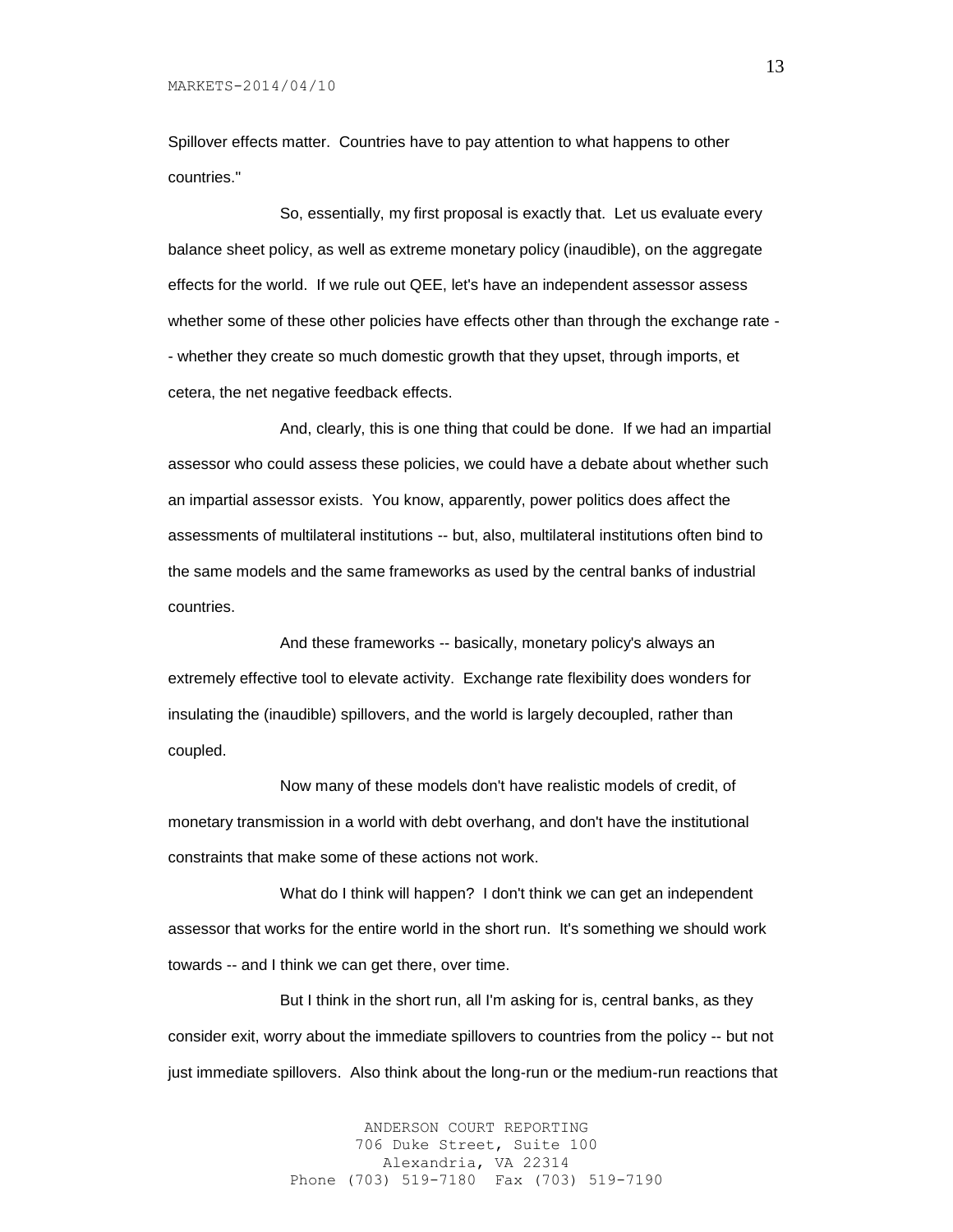will be engendered, and thereby, have an ability to accept some attention to other countries in the mandate.

Right now, that attention comes directly from the feedback effects -- not from the direct effects on other countries, just from the feedback back to your own economy. Perhaps thinks about the direct effects would also be useful to think about what reaction those countries will have. Will they start intervening in a big way after this volatility's over?

And perhaps that consideration would be enough to get countries to actually have a line in their statement which says, "Look, we are paying attention to these other countries. We will moderate the pace of exit if there's extreme financial market turmoil in a variety of emerging markets -- not change the fact that we need to exit, not change the fact that interest rates will be largely aligned to domestic conditions, but recognize the spillover effects in the process of exit.

Second, we need better international safety nets. Clearly, they will help in, you know, reducing the need for countries to build reserves going forward. I think the IMF's suggestion of a global stability mechanism and, perhaps, short-term credit lines would deal with the fundamental problem of stigma which prevents a number of emerging markets from approaching the IMF.

I think, ultimately, multilateral institutions are a far better solution to the problem of global illiquidity. And global illiquidity, in my mind, is something that has emerged much more in recent years. It used to be countries were insolvent earlier. Global illiquidity is a bigger problem. I think we need to worry about that.

So, let me end by saying, this is not an emerging market problem; it's not an industrial country problem. It's a problem of collective action. We are being pushed towards comparative monetary easing. I don't think that's a good situation for the world to be in.

If I use terminology that is reminiscent of the Depression era and on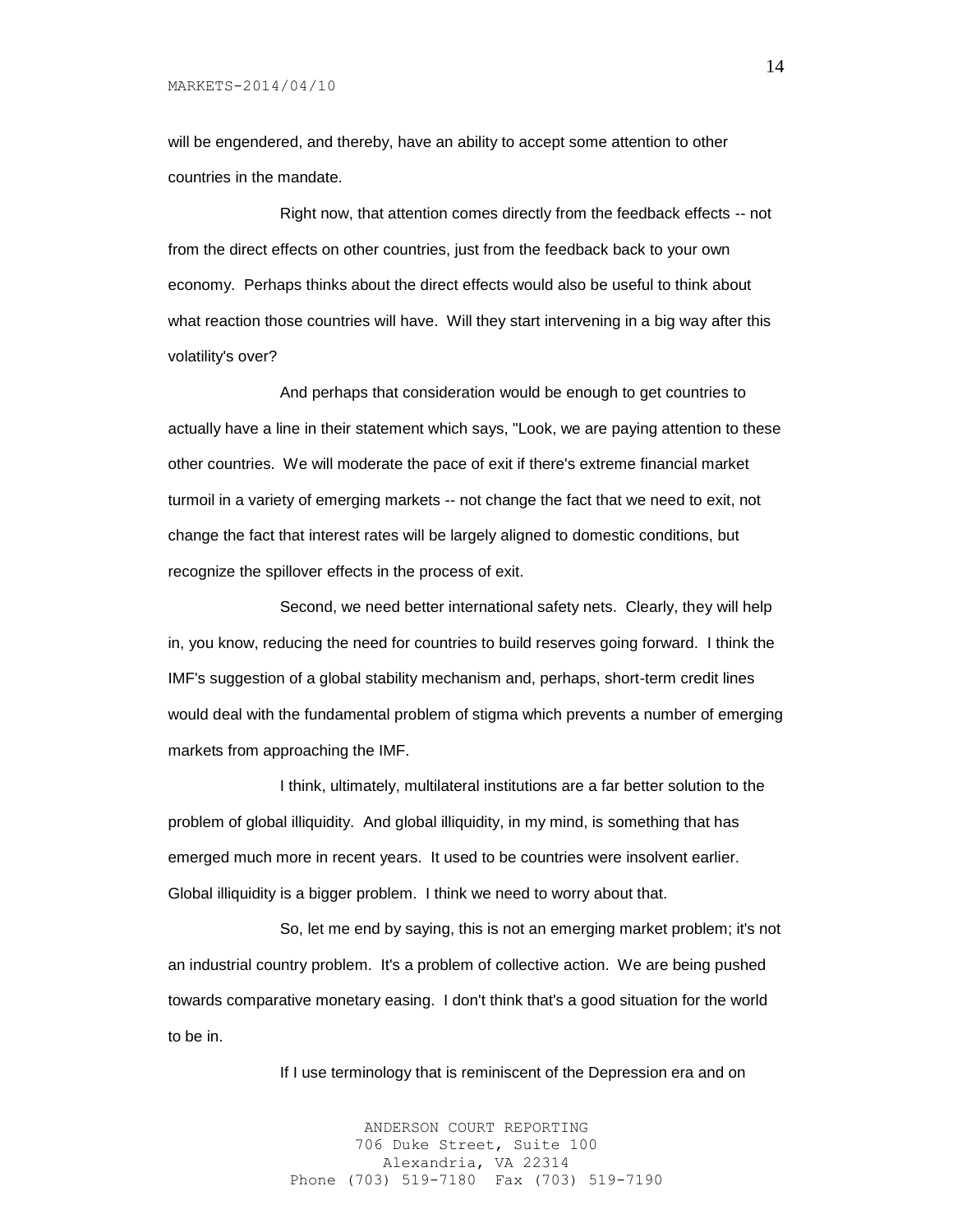system, it is because I fear in a world with weak aggregate demand, we may be engaged in a futile competition for a greater share of it.

In that process, unlike the Depression era, we are creating financial and cross-border risks that exhibit themselves when unconventional policies come to an end.

So, a first step to prescribing the right medicine is to recognize the cause of the sickness. In my view, extreme monetary easing, through whatever means - exchange rate intervention or quantitative easing -- is more cause than medicine. And the sooner we recognize that, the more sustainable (inaudible) we will have.

Thank you.

MR. WESSEL: Thank you, Governor Rajan -- even though that was a considerable period longer than the 20 minutes. And the text of the Governor's remarks is -- or will soon be -- on the Indian Central Bank website, as well as on our own.

I'd like to, if I could, focus the conversation on the last part of the Governor's remarks -- the notion that spillover effects are so great that the European Central Bank and the Federal Reserve should think about, more than they do now, what impact their policies will have on the jobs of the Brazilian and the Indian central bankers. And I'm sure India will return the favor, and keep the U.S. interests in mind when they make their policy.

But if I could start with you, Vice President Constancio, your body language suggested to me that you weren't offering a ringing endorsement of Governor Rajan's approach.

MR. CONSTANCIO: Yeah, that's correct -- because he bases his analysis on a strong criticism of unconventional monetary policies in advanced economies that I cannot subscribe to.

Then his proposals are, as he calls them, somewhat modest proposals. I can sympathize with some aspects of the proposals, but I will not subscribe to the criticism on the grounds that he justified them.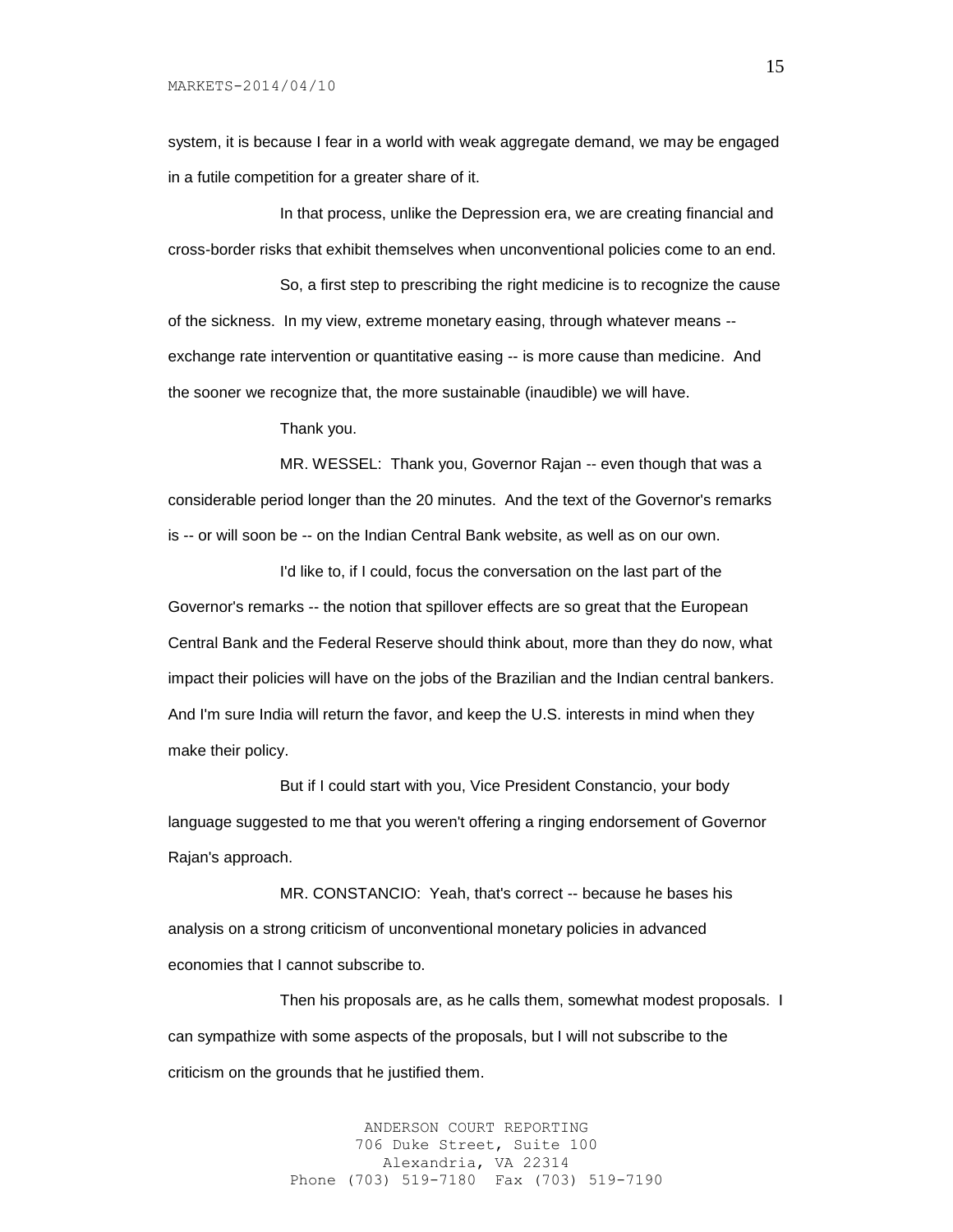Why? Because, in his narrative -- which is more or less, "Well, until '09, it was all right to pursue those policies," but then to extend them was wrong -- in his criticism last year, in a speech where he called them "a step to the dark" -- and when he also (inaudible) at the need of advanced economies to increase interest rates, I think he's missing two aspects -- which have to do with the (inaudible).

What would have happened if the advanced economies had not pursued such expansionary monetary policies after '09? And I think the world would be in a worse position than where it is.

The second point, which is missing, is that it is fact that there is still a negative outlook gap in advanced economies -- and high unemployment, in particular, in Europe -- whereas, in the emerging economies, the outward gap is much smaller, and so they are much closer to full employment.

So, in substantive environments, the coordinating game could be that the advanced economies would do the utmost to sustain aggregate demand and growth, and that the emerging economies would accept as part of the consequences some degree of appreciation of their currency.

But as Governor Rajan knows very well, when he was Chief Economist in the IMF, that sort of multilateral attempt to have this coordination fails, because, indeed, there was never the acceptance of some degree of appreciation in emerging economies.

So, these two facts are important --

MR. WESSEL: Appreciation of their currencies.

MR. CONSTANCIO: Yeah, right -- as one of the ways to, you know, adjust to what was going on.

Even if we could discuss -- and there is academic literature discussing it -- that the capital flows to emerging markets were just the consequence of monetary policy, there are other factors -- and many other papers -- that show that uncertainty, as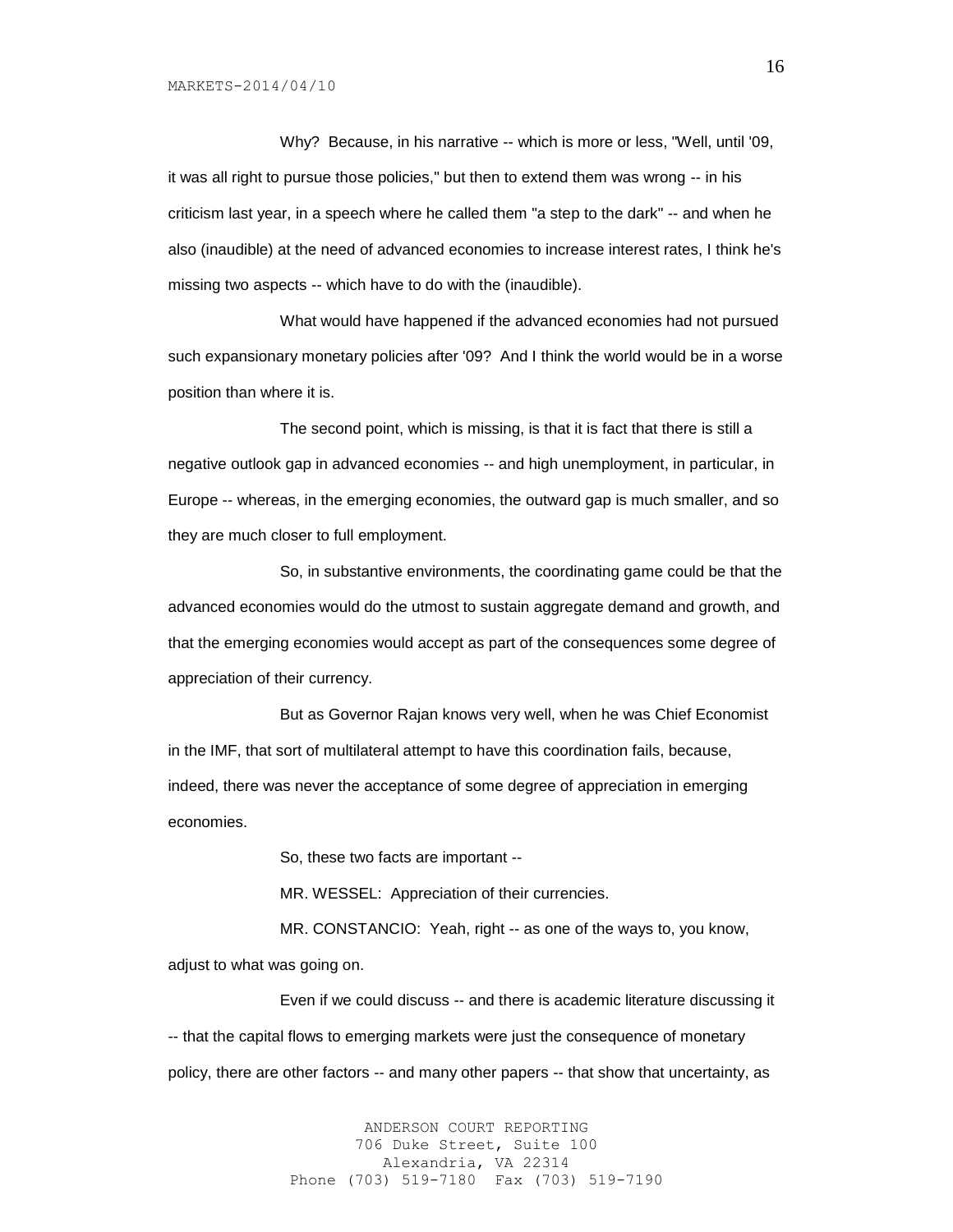measured by Vicks or a global inherited risk are as important as monetary policy, to explain those capital flows.

But even disregarding that, I think that the rest of the narrative is really not correct.

And on the proposal, the proposals that the central banks should look into the possible reaction and feedback on others -- well, it's a way of internalizing the medium-term effects of their policy. That may happen.

There are several forums where central bankers meet, and can discuss the situations, and so on -- but, also, they have, of course, to pay attention to the situation in their own countries. And I go back to the point that the slack is still bigger in advanced economies than in emerging economies.

So, some degree of this sort of dialogue and consideration is warranted, I agree. And especially, I agree with the second point -- that we would benefit very much from better global safety nets -- mostly via the IMF -- with real liquidity lines, and not the sort of facilities that we have had so far -- as it is being discussed, and Governor Rajan develops a bit more in his written text. With that, I agree.

I also remind everyone, there are also other policies. (inaudible) last year, in Jackson Hole, talked about some degree of targeted capital controls -- also, as a sort of alternative to the appreciation of the currencies.

And there are also the maco-pru policies that Governor Rajan downplayed. But if they are taken seriously, the point is that we can and should control the total leverage of the financial system -- both the advanced economies and in emerging economies.

And if that sort of prudential policies are really taken seriously -- and that means use them aggressively, in my view; otherwise, they won't work -- that would help, also, very much, to contain the effects that concern Governor Rajan.

MR. WESSEL: Thank you.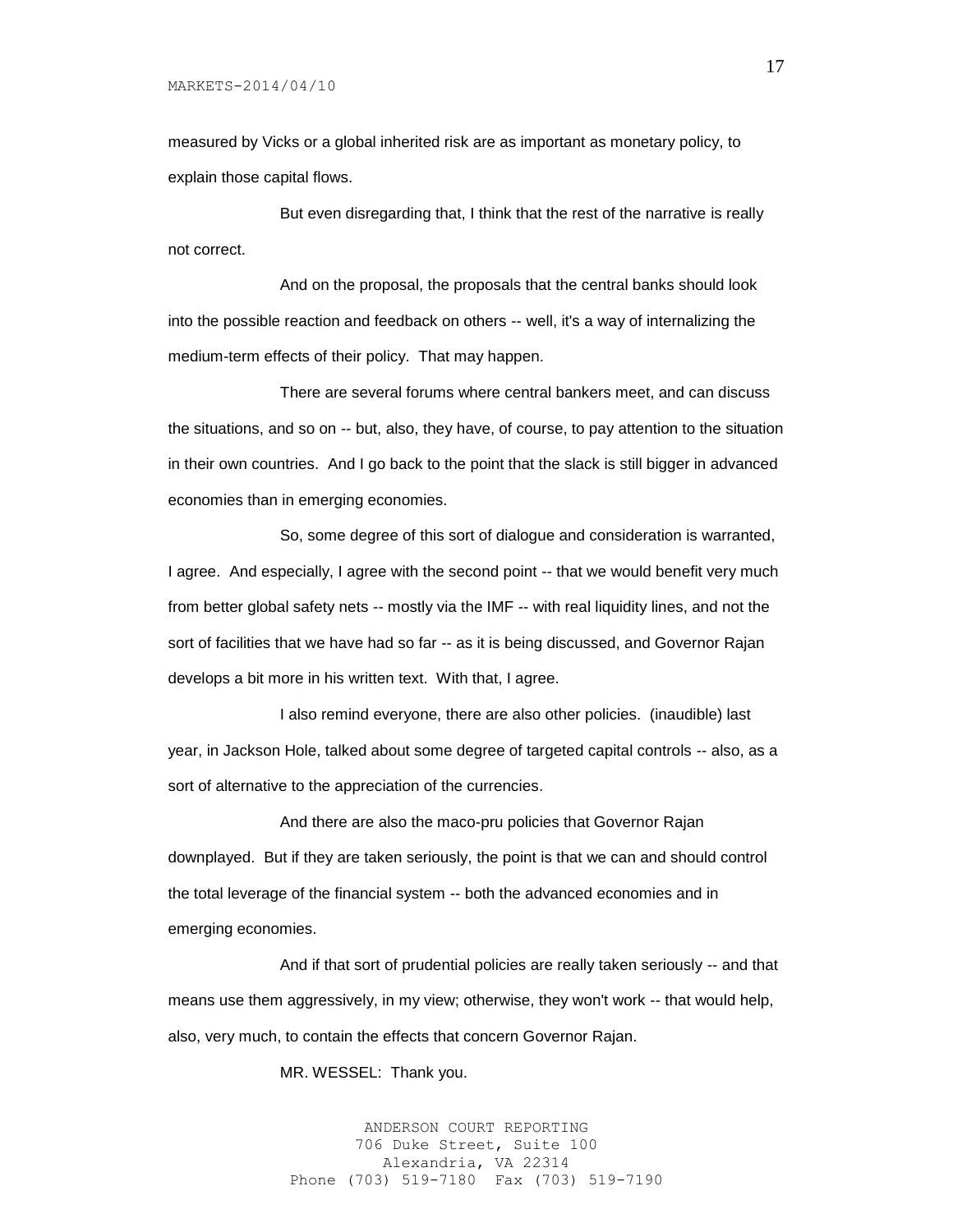President Evans, could you talk a little bit about the extent to which, as a U.S. monetary policymaker, you think about effects on the rest of the world, beyond the feedback effects, to which Governor Rajan said? And can you conceive of making monetary policy -- which is already kind of complicated -- even more complicated by trying to factor that in?

MR. EVANS: Well, let me try to address that. You know, at the end of his comments, Governor Rajan said that he thought that highly accommodative monetary policy was currently, you know, more of the cause of the problems that we have than the cure. I'm not really aware of the theoretical development of that. I'd really enjoy a broader treatment of that.

But let me take up the case, you know, where highly accommodative monetary policy is actually important today.

The U.S. economy's been very strong. A strong U.S. economy's an important input for strong global growth. After the Asian financial crisis in the late '70s, a strong U.S. consumer was a very important mitigant for keeping the global economy growing -- as much as it was. And, you know, we certainly paid attention to all of those developments in the U.S.

Similarly, the withdrawal of a strong Japanese economy over the last 20 years, you know, points out the global risk that we all face if large economies withdraw from being a strong participant. Goodness knows what would be the case if the U.S. and Europe were to, you know, be in (inaudible) situation like that.

U.S. consumer is slowly improving, but it's just a shadow of its former self, and I think we all need to be paying attention to that when we think about the international implications.

In terms of spillovers, I do have a chart that should've been on everybody's seat. It sort of focuses my attention on our dual mandate responsibilities. I don't know if everybody has it.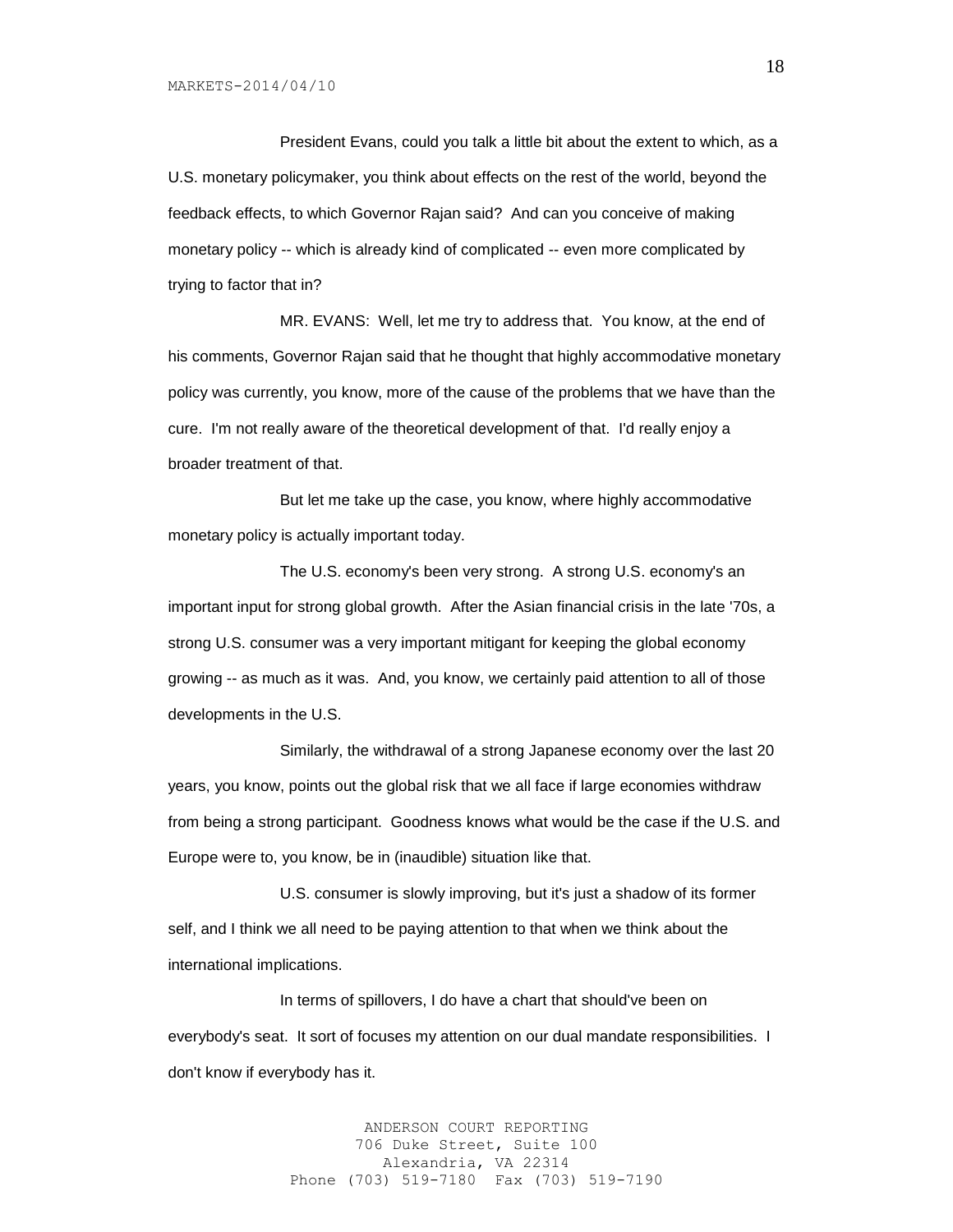MR. WESSEL: The one that looks like a bull's eye. There's some on the podium.

MR. EVANS: It's a circular chart, and I call it the bull's eye accountability. And it's an attempt to describe our experience with inflation and -- I don't see anybody pulling this out, so (inaudible).

So, basically, if you look at this it describes policymakers' attitudes and combinations of inflation and unemployment. And the one thing for today that it clearly shows is that we've been running inflation well below our two-percent inflation objective for quite some time.

That's a monetary policy issue. Every central bank needs to deal with that. And when we say that we have an inflation objective, we need to hit that objective an average two percent.

And in the current environment, I think low inflation is just a problem globally. It's a serious, serious concern. If policymakers around the world fail to get on top of this emerging risk before too long, I'm not sure anyone is going to come out of this very well. So, this is the environment where I think that highly accommodative monetary policy in the U.S. and around the world is called for, since we've set ourselves up for this higher inflation objective than what we're currently experiencing.

And then, finally, you know, in the context, I know this is all very difficult and uncomfortable for a number of economies. We do pay attention to our effects and their effects on us -- but, like I say, we do pay most attention to our own situation.

But Milton Friedman, back in 2002, offered some advice to the Bank of Japan when they were still suffering from low -- and, you know, disinflation. And he said, you know, "You should be buying more assets and getting more money out there, to get inflation up," because that's what you do when you have a monetary problem.

And so I think that's sound advice for --

MR. WESSEL: But one can argue that there are benefits and costs to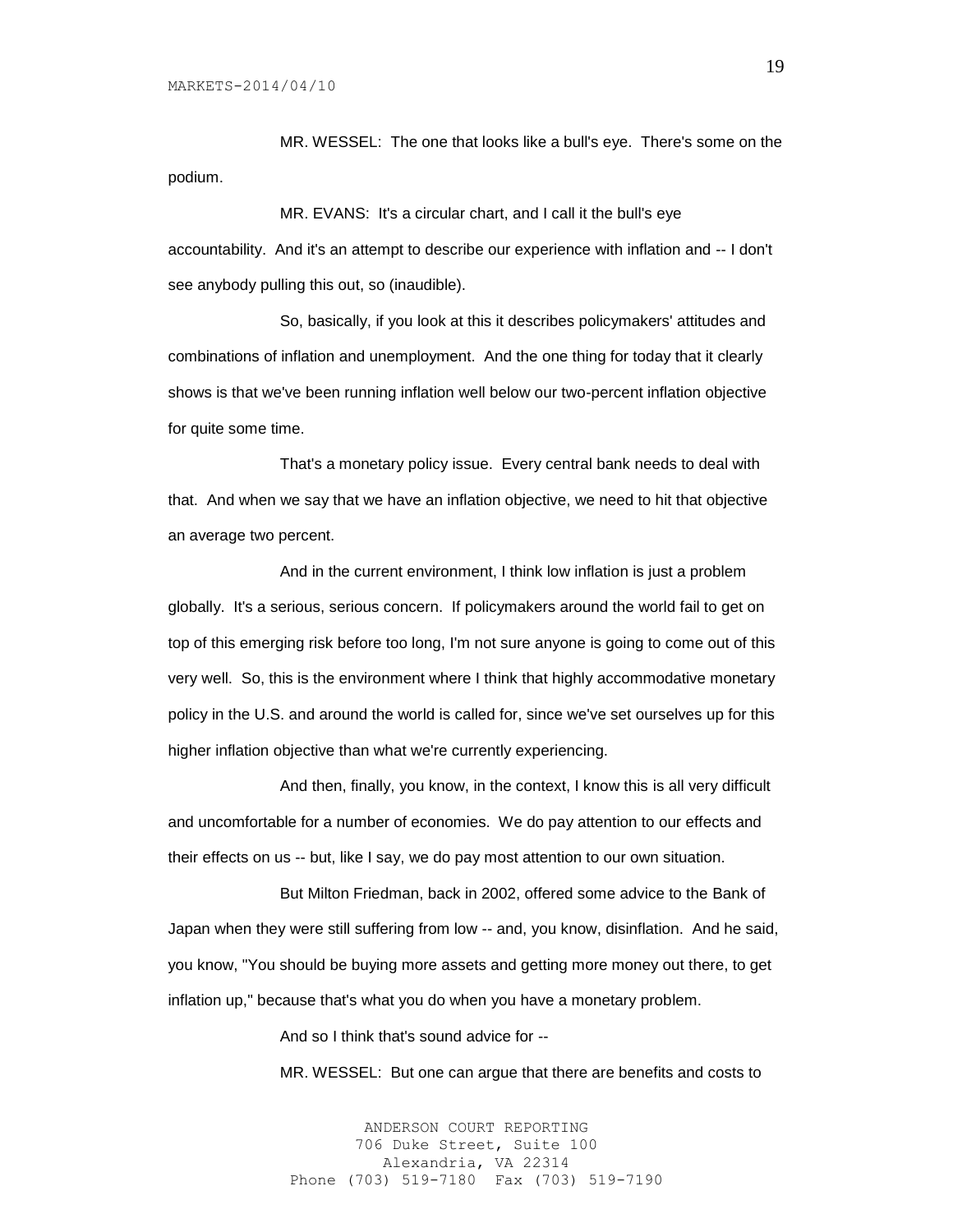unconventional monetary policy, and come to the conclusion that the benefits exceed the cost. Governor Rajan's suggesting that the costs, the risks, the harm you're doing to emerging markets is greater than you recognize -- and you just don't believe that.

MR. EVANS: Well, you know, we obviously tried to pay attention to the effect that those economies have on our economy, and the effect that we have on theirs. But, at some point, our mandate, our responsibilities are for, you know, the U.S. We like to cooperate, you know, as much as we can with everyone.

But if we are led to a low-inflation experience which is indicative of, you know, very low aggregate demand/high unemployment, we're not going to be doing anybody any good around the world.

Like I tried to make the point at the outset, the kinds of things that have helped everybody out are when we had strong global growth. And, you know, when the U.S. is able to help out, that's good. And when Europe, and Japan, and other countries are able to help, that's also good.

MR. WESSEL: Governor Tombini, to what extent do you think the ECB and the Fed are either blind to or just refusing to see the things that Governor Rajan points to -- or do you disagree with him?

GOVERNOR TOMBINI: Well, let me say --

MR. WESSEL: It's a yes or no question.

GOVERNOR TOMBINI: Five minutes -- well, let me say that I found

Rajan's presentation very instigating. And I share some of the views expressed there.

If I can read your presentation, it will say unconventional monetary policy saved the world -- but after some time, you have to consider the feedback or the spillover effects on other seconds.

Secondly, that emerging markets are especially affected by the spillovers. And the longer these unconventional monetary policies stay, the more market addiction you create, and then the more difficult it is to exit those policies.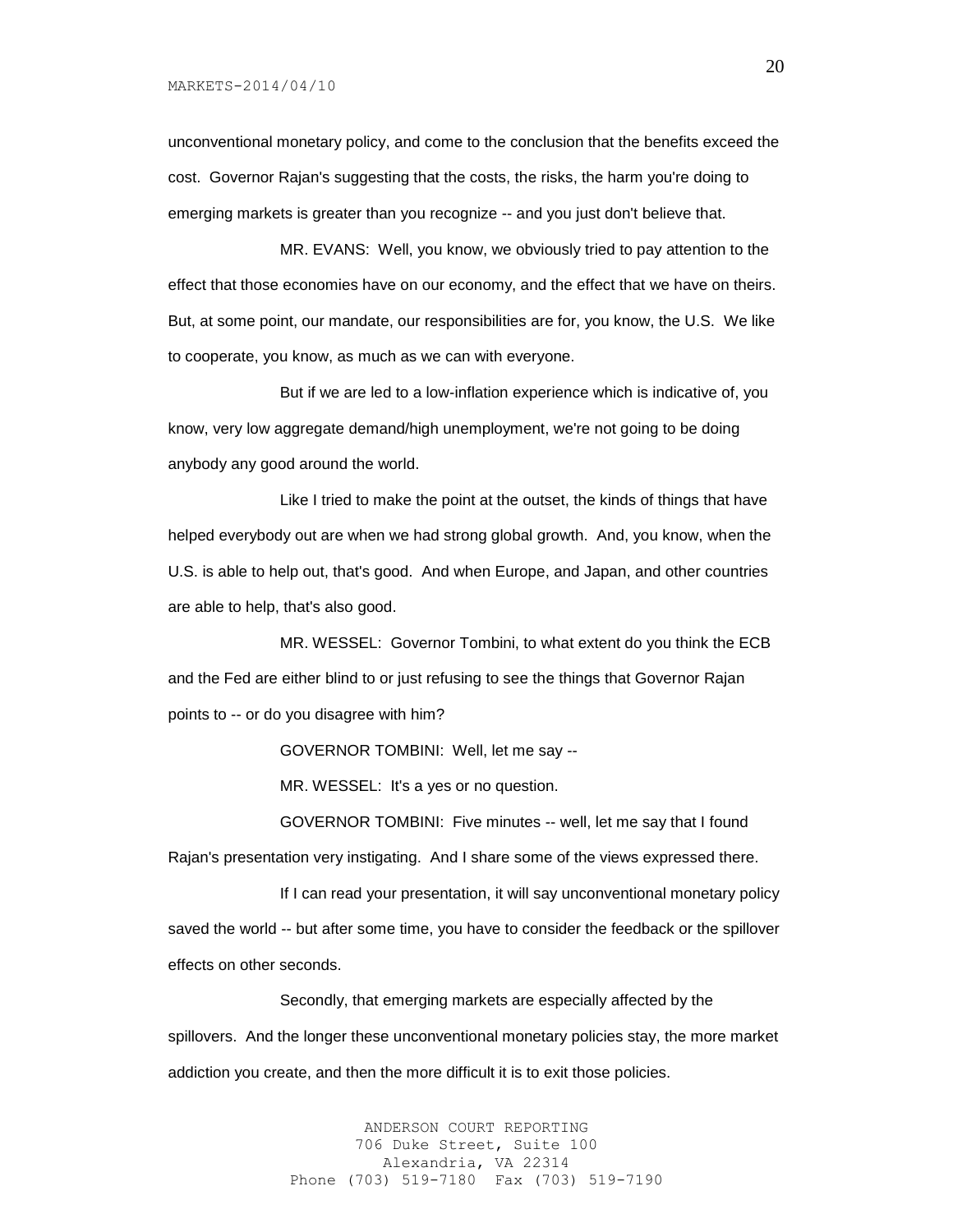And, also, I take your point that using micro-prudential can be effective up to a certain point, but depending on the volumes that we're talking about, in terms of flows, they become ineffective.

And, well, while I agree with some of the points, I think two caveats from my side -- and one personal view.

The two caveats are, first, that I think this international cooperation -- I'm somehow skeptical that it can have full cooperation. I know that you have sort of nuanced the kind of cooperation you'll see. I see a lot of value in the kind of meetings we had at G20 for the macro sort of exchange -- and the DIS for the more monetary policyoriented discussions, I think, is helpful.

We -- the Brazilians, myself -- I have been very candid on the kind of effect I think those policies produce in my own jurisdiction, and I hope those comments have been taken into consideration over the period that I've been participating in those events.

So, I think this is one issue.

The other issue is that I don't see anything very new with respect to spillovers from unconventional monetary policies. I think we, emerging markets -- and I think our case would have been able to sort of ride these global financial cycles in different ways.

In the expansionary phase, we take our measures in, and try to build up our buffers or recourse to the multilateral liquidity facilities. I agree that we need to do away with the stigma problem in the future, but we have found our strategy to (inaudible) global financial cycles.

So, our own experience is the following: During this sort of pre-GFC period, what you have done is to, through sterilized intervention in the foreign exchange market, you're now able to build up reserves, and kind of insulate our monetary policy framework in Brazil (inaudible) relatively independent policy from the rest of the world.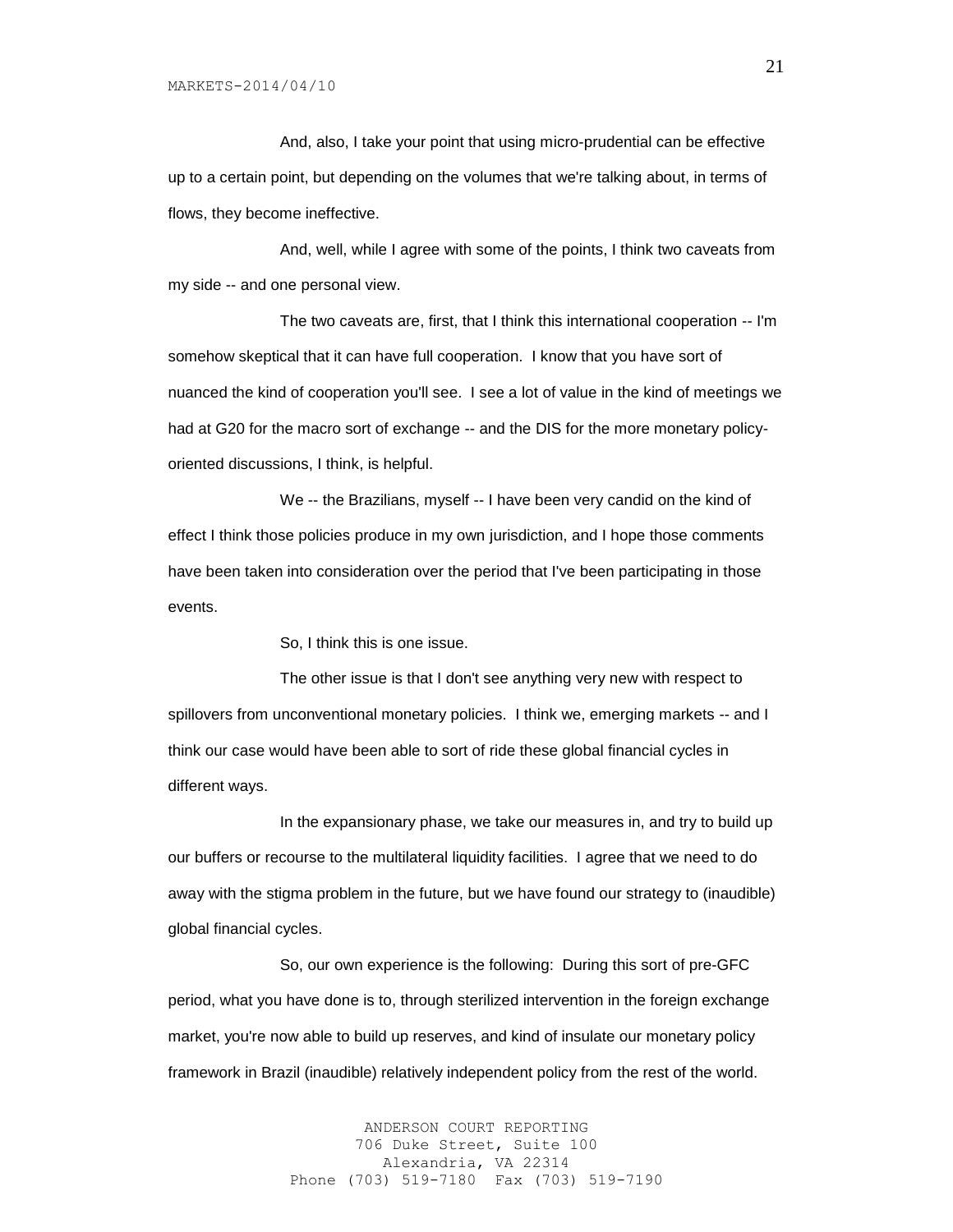We have sufficiently dipped markets. We can sterilize the monetary impact of these interventions (inaudible) domestic liquidity, sort of keeping domestic (inaudible) expansion under control.

So, this was prior to the GFC.

After the GFC, the volumes -- the coincidence of policies in advanced economies in the same direction made our life a bit harder, and this strategy was not sufficient anymore. So, we had to resort to a broader toolkit. And we put the microprudential policies, we continued to intervene. -- micro-prudential to rein the domestic rate of expansion, which was quite significant between 2008 and 2010 -- and some price capital flow measures were also implemented to sort of help to insulate our policy environments.

The good thing is that we built up a buffer, and this buffer now is being handy to sort of open in the exiting phase or the normalization phase. So, I think, going forward, if you have more normal conditions in advanced economies, as far as monetary and financial condition is a concern -- if you have, as we see here in this country, the credit multiplier's sort of much higher than the war on the crisis -- on the onset of the crisis -- then we are more comfortable to resort to our old strategy, to insulate our monetary policy by means of sterilized foreign exchange interventions in the future.

So, I think we have learned how to ride those cycles. I don't know if it's optimal, but we have done this --

MR. WESSEL: Right. Well, your last point -- so it sounds to me like what you're saying is, yes, because the exit from unconventional money policy is going to be a little rocky, you have built much bigger reserves to anticipate that.

So, you're not actually disagreeing with Governor Rajan about that point, but you kind of take it as a given that that's what you have to do to protect Brazil from the hurricane that will come.

GOVERNOR TOMBINI: Combining these two caveats that I was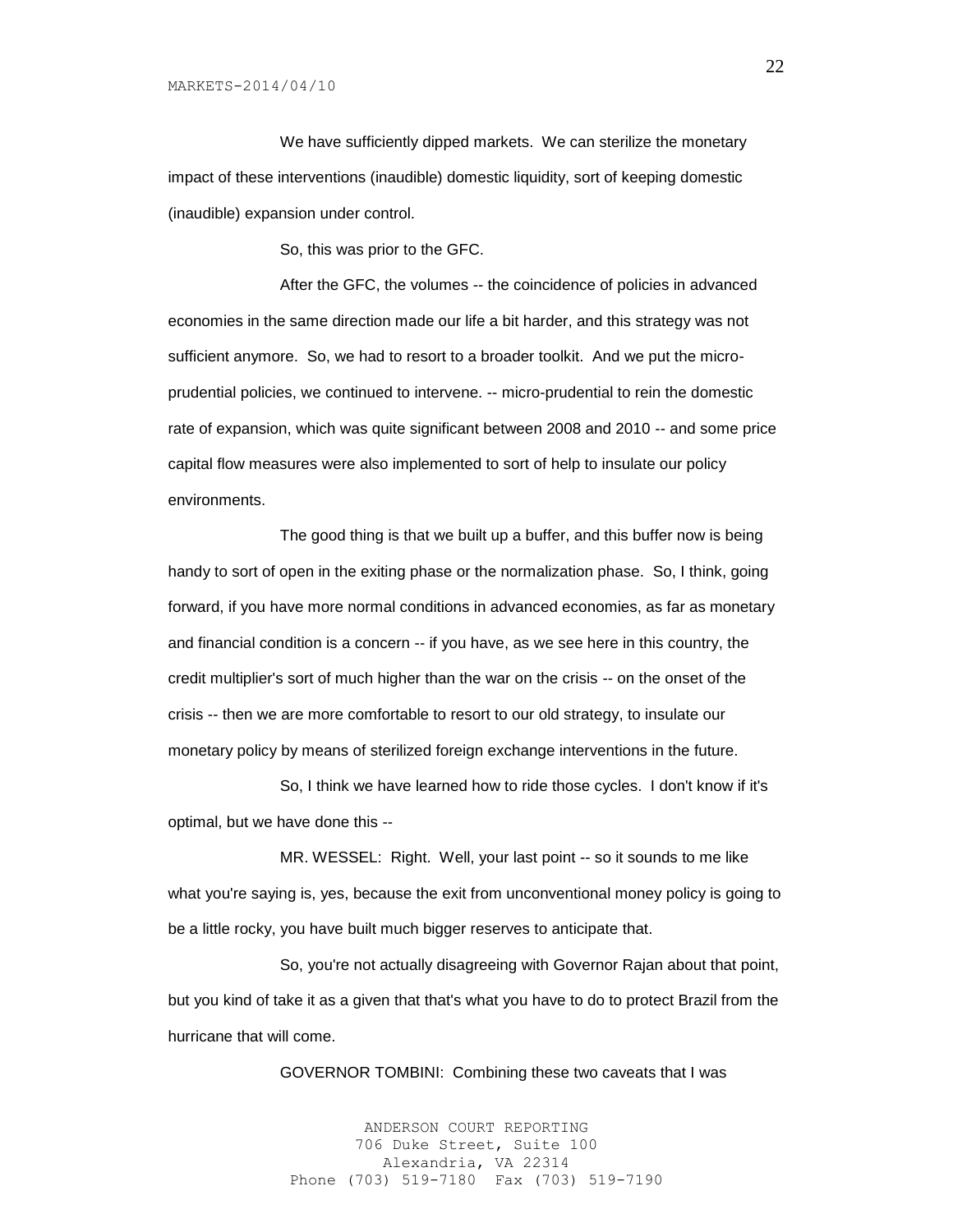making.

MR. WESSEL: Yeah, right.

GOVERNOR TOMBINI: One is that this is not different from other cycles -- just it's an extreme case --

MR. WESSEL: Right.

GOVERNOR TOMBINI: -- okay, on the one hand.

And the other -- some skepticism with the capacity of us to sort of

effectively coordinate --

MR. WESSEL: Right.

GOVERNOR TOMBINI: -- policies -- in particular, a monetary policy -- at

this juncture.

But I think most of the points that Rajan made is important to sort of increase -- I see the point of welfare gains to be amass with greater coordination in the future.

MR. WESSEL: Right.

Professor Prasad -- so I think we could probably agree on better safety nets and better liquidity facilities. And I think everybody would agree here that the world would be a better place if there was more growth.

But to pick up on Governor Tombini's point -- Governor Rajan is saying that the particular combination of policies we have is less than optimal, and that a different combination of policies with less unconventional monetary policy in the U.S. and Europe, I suppose -- if you ever get any unconventional monetary policy -- would make the world a better place.

So, help us arbitrate that. You're good at this.

DR. PRASAD: So, David, I'm neither a central banker -- nor, for that matter, a sex symbol -- so I can speak bluntly.

I think each of the fine gentlemen on this dais is doing exactly the right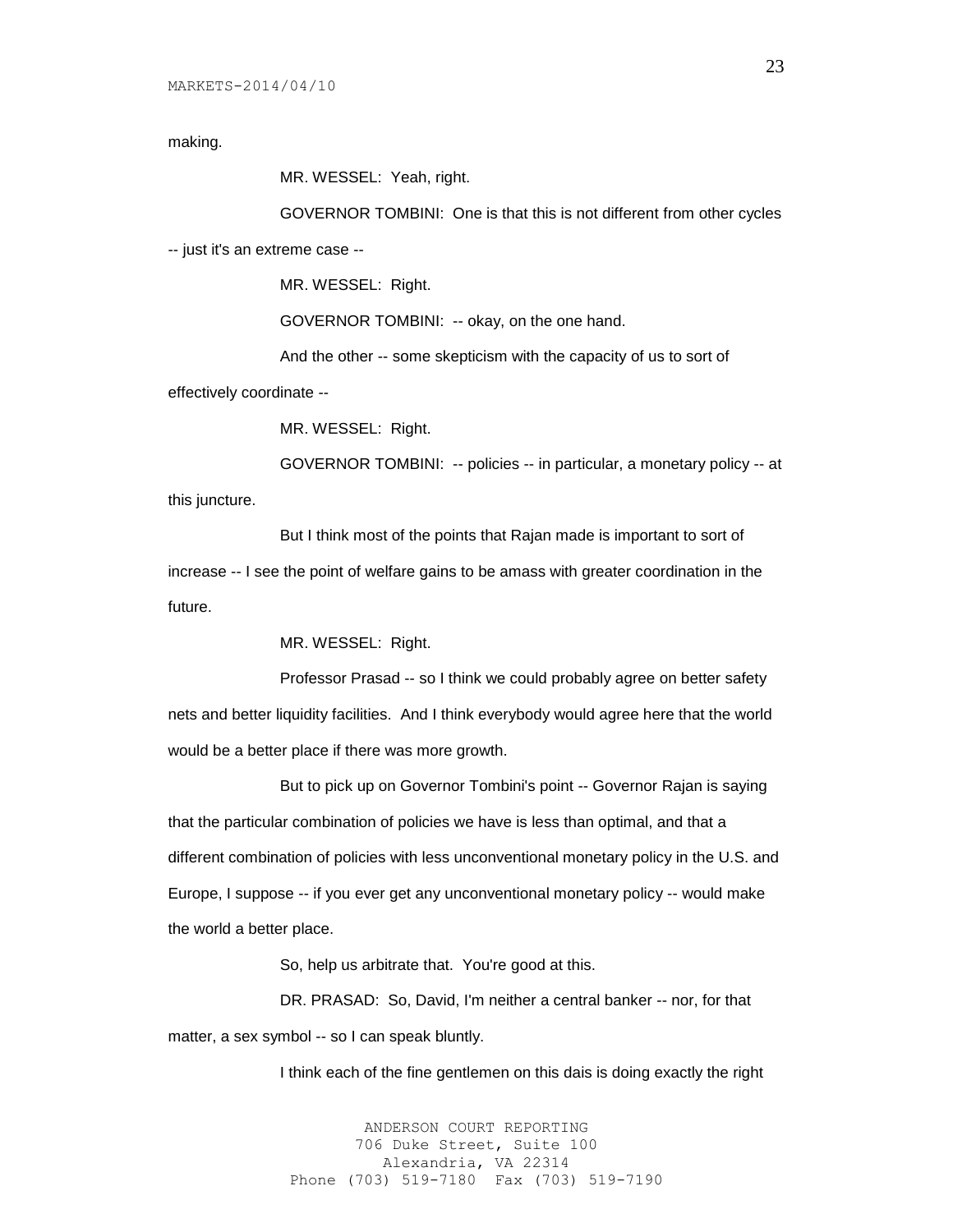MARKETS-2014/04/10

thing, given their mandates and given the responsibilities they have to take care of their countries or economic areas.

But the reality we face is that each of these policies, in terms of the cost/benefit calculus, looks very different, depending on where you sit.

From Governor Evans's point of view, there are some benefits of quantitative easing in the Fed. In the U.S., it's pretty much balanced. And, of course, no other policies are working well, so it made sense to give it a shot.

But from the point of view of emerging markets, as Governor Rajan has pointed out, the benefits were far less apparent than the risks, which basically hit the emerging markets right in the face. And that's the reality they are having to contend with.

But I think the difficult issue -- which none of the (inaudible) central bankers here can address clearly, of course -- is the fact that we are taking other policies as given. And that, ultimately, is the difficult issue here. Even if every central bank here tries to do the right thing, so long as they're constrained by other policies, I don't see this moving in a productive direction -- because the reality is, monetary policy does have spillover effects, especially in an integrated world economy.

And so long as you rely on monetary policy as the main tool with which to buffer growth, generate financial stability, and maintain high-productivity growth, it's not going to be a solution that can be coordinated, simply because each of these central banks is working under enormous constraints, both domestically and on the international front.

So, the big issue here is whether we can have coordination at a domestic level between monetary policy and other policies.

You know, Governor Rajan is being a pragmatist -- and, I think, rightly so, because he says, "Yes, we would like to live in an ideal world where other policies are helping me do the right thing."

And Governor Rajan, in particular, is managing an enormously difficult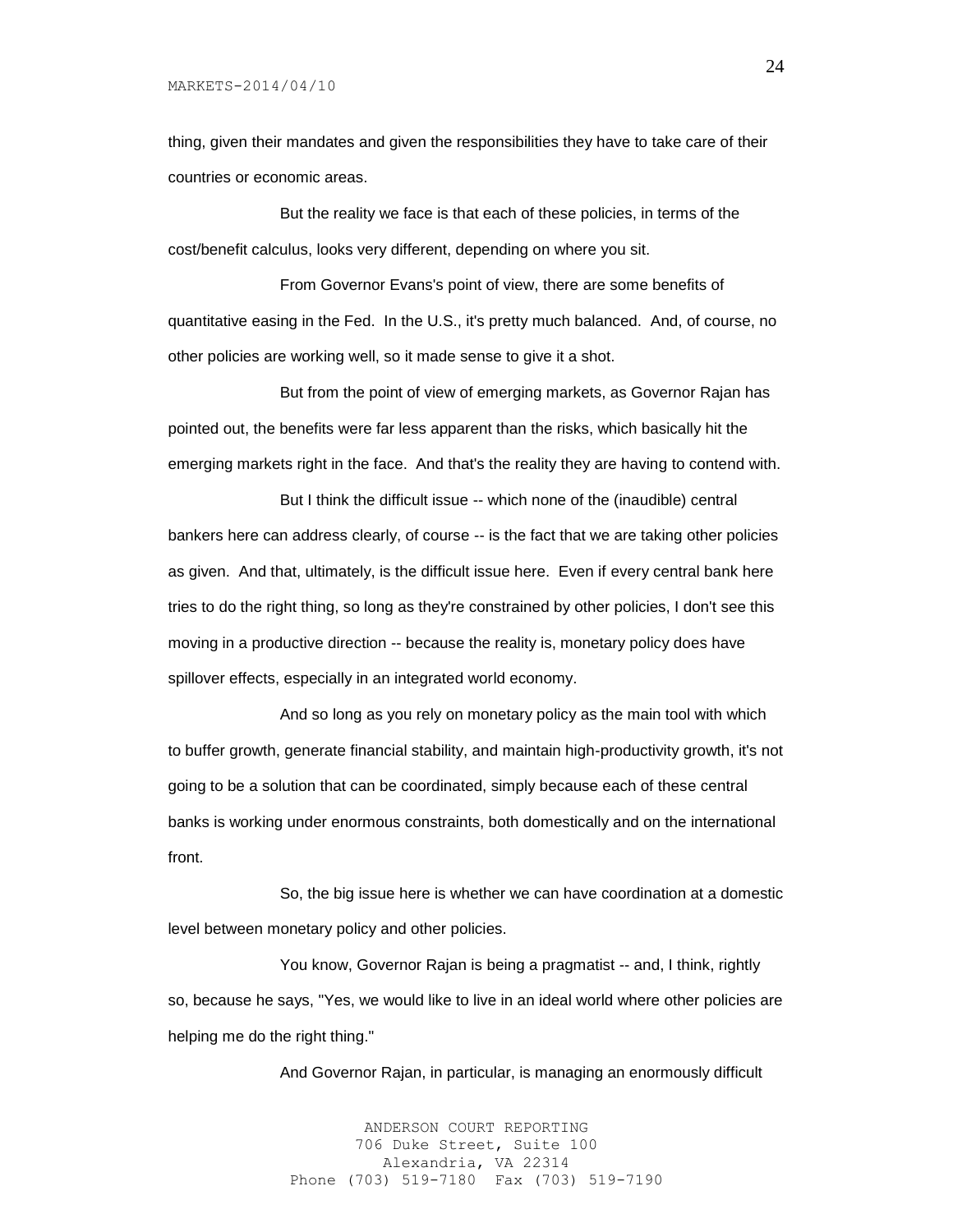balancing act, trying to keep the value of the currency stable, trying to keep low inflation, trying to keep growth high, trying to maintain financial stability -- all in an environment where fiscal policies and structural policies are not only not helping him, but are pulling in the other direction. And many of the others on this dais face exactly the same problem.

So, my concern with calls for coordination, reasonable as they are, is that they are ending up taking those constraints as given. And if you do that, essentially, we end up having the central bankers fight proxy battles on behalf of politicians who are feckless and not willing to do the right thing.

So, my concern, really, here is that these fine gentlemen end up fighting a battle that they ought not to be fighting.

But, again, Mr. Rajan has a point -- that we cannot say that the world needs to be an ideal place. But my concern, really, is that, with every central bank being in this position right now -- it's not just the fact that it's undertaken qualitative easing -- the ECB, which might, the BOJ, which has, and it's likely to open the monetary spigots further -- the message for emerging markets is very clear.

And I think both Governor Tombini and Governor Rajan have articulated this very clearly. There is going to be more whiplash coming from advanced economy policies, because, again, they are doing what makes sense from their point of view. We haven't made much progress in international safety nets. We don't know how much of reserves are enough.

So, it takes perfect sense, from the point of view of the domestic mandate for these central banks, to go out and intervene massively -- intervene massively, because it helps their economies in terms of the domestic objective of maintaining growth, to export growth, and building up reserves. And who can blame them?

And I think this is the difficulty right now. We are in a situation where central bankers, both in the advanced economies and emerging markets, feel that their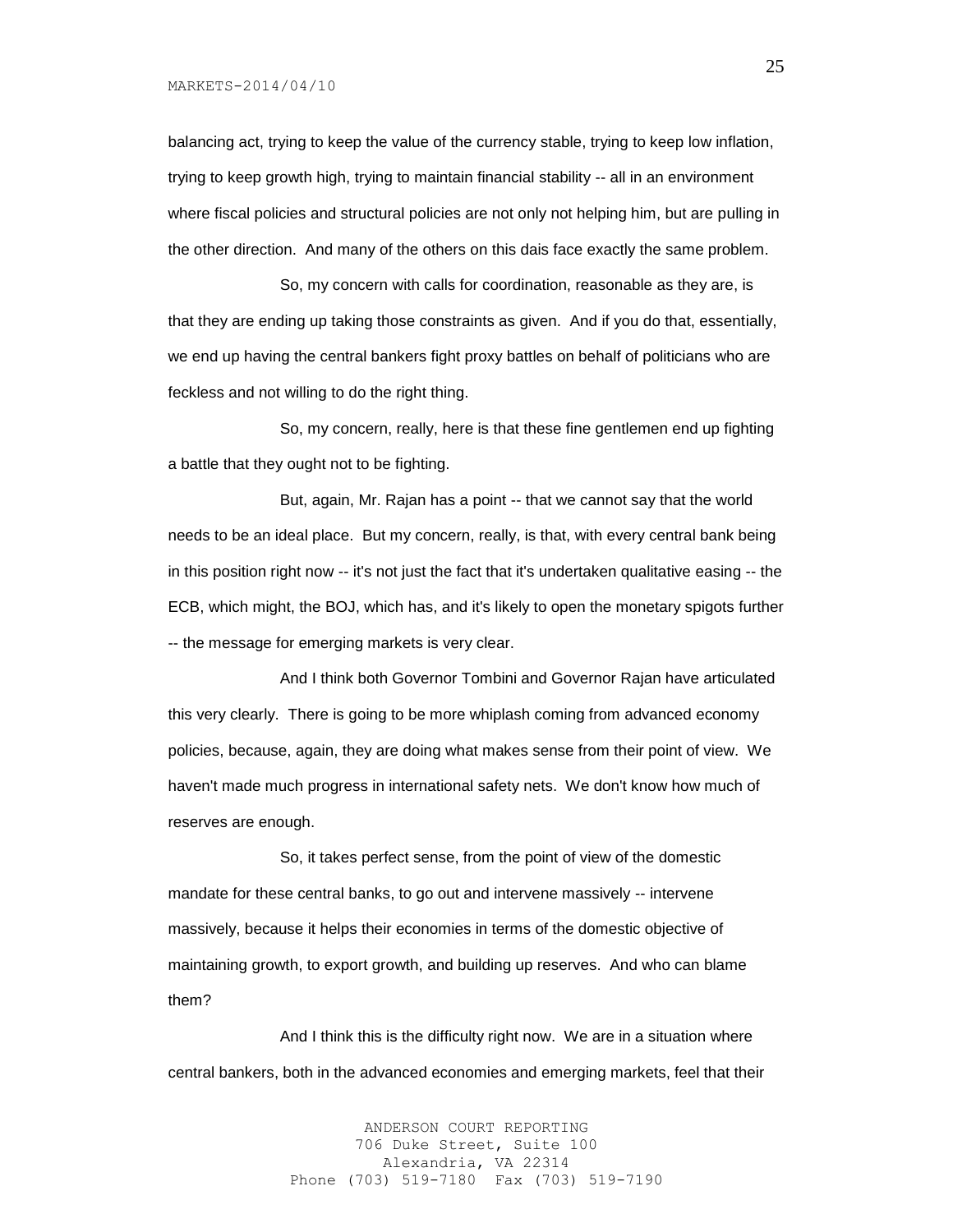MARKETS-2014/04/10

counterpart should take on more of the burden. And the problem is that it's very difficult in this environment to make progress, because, really, the constraints are not monetary policy, but other policies.

So, if you don't fix that problem, I don't see an easy way out.

MR. WESSEL: I think it's interesting that it took the non-central banker to blame the fiscal authorities and the politicians --

DR. PRASAD: We have no time.

MR. WESSEL: I want to particularly thank Governor Rajan. Believe it or not, he didn't deliver his whole speech. He left out the paragraph where he complains about the way the press cover emerging markets.

Governor Rajan, without responding to every point -- so we have time for a few questions -- I think there were two things I'd like to hear you respond to.

One is Professor Prasad's point -- that your complaint is not with the Federal Reserve; it's with the politicians in these countries.

And, secondly, do you really think it would be responsible for -- and why don't you start with this -- the Federal Reserve to say, "We will settle for less inflation than our mandate and higher unemployment than our mandate, because we think that will have spillover benefits for India"? Is that what you're recommending?

GOVERNOR RAJAN: No, first, let me get this away from India. This is not about India. This is about a broader problem of global coordination.

Second, the reason to air the stuff is precisely because I think we need to work on political authorities. We need to work on the multilateral organizations, which I don't think are treating this right -- and, of course, in the last analysis, also, on other central banks.

Now I want people to note what Governor Tombini said, which is that the way we now have to protect ourselves is by significant levels of reserves.

So, it would be in the interest to have a dialogue where there was a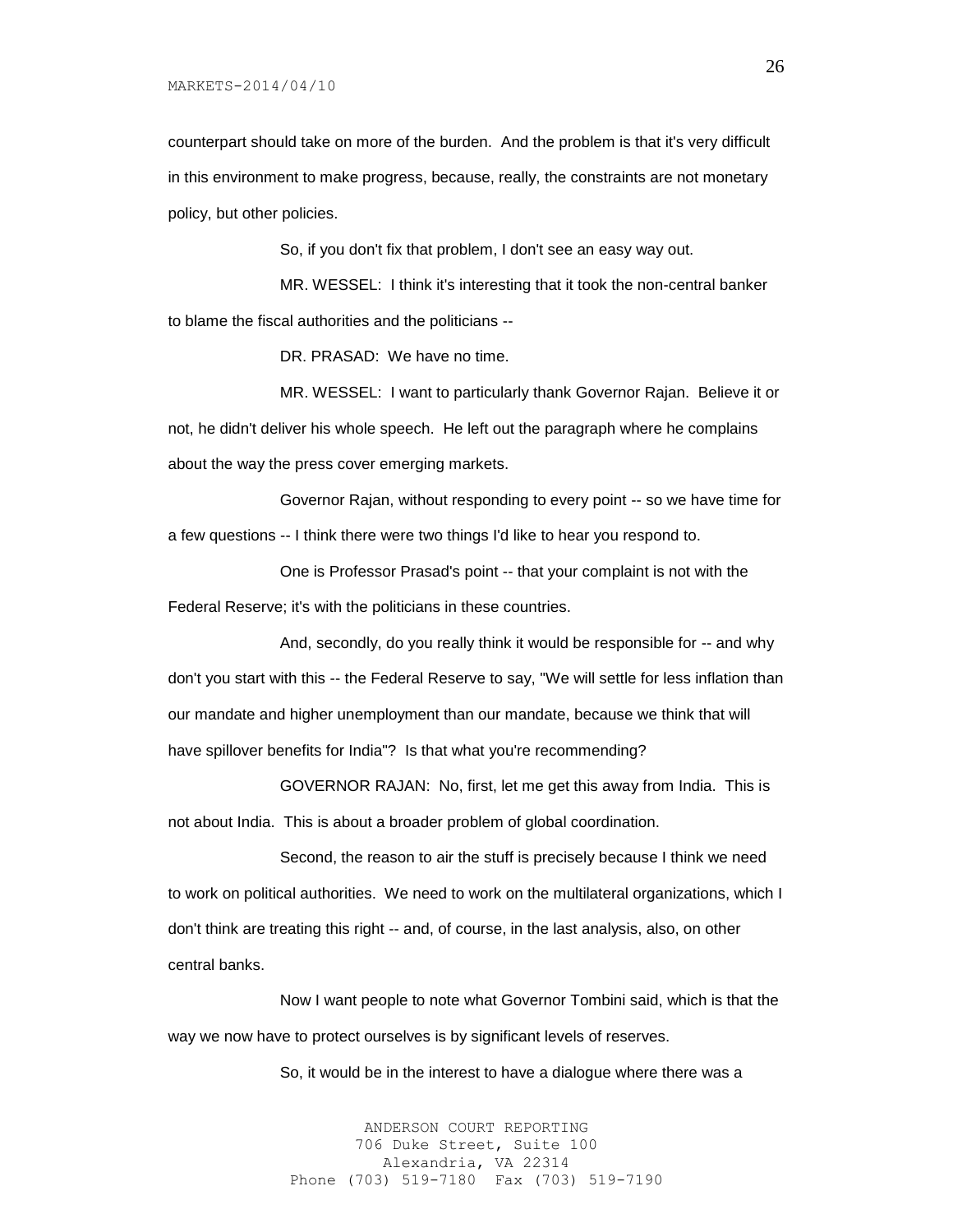sense that the reaction to this kind of turmoil has to be policies which result in less turmoil, because it benefits in the longer run in increasing aggregate global demand.

And this is where I think we started -- so by no means do we want slower growth in industrial countries. We want the U.S. to grow as fast with modern inflation as possible.

The question is, can it do it through other policies than the ones it's following now? And if you say there's no other policy available -- this is the only one - then I think what I'm saying is, okay, let's also look at this policy, and look at the benefits versus the costs. If the costs to the rest of the world exceed the benefits to the United States, then perhaps there are other possibilities we've ruled out, such as sustained extreme rate intervention to keep a comparative exchange rate.

Should this not also be questioned? I'm not prejudging the answer. If the answer is that these policies are very beneficial, more power to them. If, on the other hand, they are only moderate beneficial, but the costs are large, I think we should consider whether this should be in the tool of policies.

The final point I wanted to say is that I think we're all in a similar place. We all, as Professor Prasad said, are constrained by our domestic environment. The point I'm trying to make is, this is not a healthy place. And we need to move from where we are.

Now I have no illusions that India's interest rate policy will affect what happens in the United States. But I do think that if the emerging markets are pushed to a sustained bout of intervention once again, if nothing else changes, it would be detrimental to global demand.

Look at the countries that have gotten into trouble now -- countries that were running large current account deficits. The message we all are taking away is, don't run large current account deficits. It's bad for you, and, when push comes to shove, you're on your own.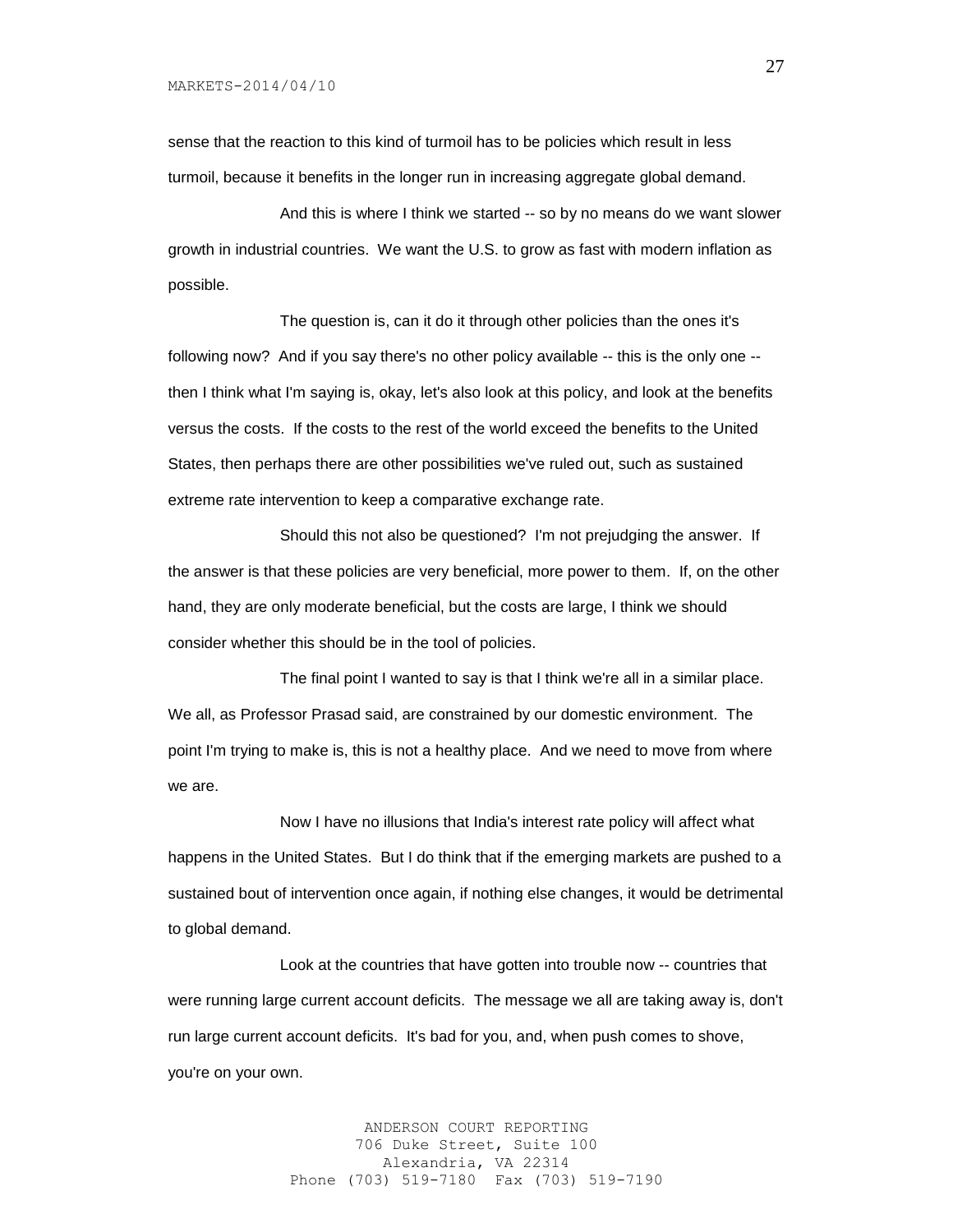I think, if you look at the language of the World Economic Outlook this time, it is, the industrial countries are going to do what they have to do; emerging markets have to adjust.

I think we need language which is more even-handed. Industrial countries and emerging markets need to do what they have to do to keep global growth at a higher level. During the crisis, it was, industrial countries aren't a problem; emerging markets have to step up, because they have more space. That kind of language has to be the kind of language you continue using.

We all have our constraints. It's not that emerging markets have infinite ability to adjust -- and so we should keep that in mind, going forward.

MR. WESSEL: Thank you.

So, we have time for a few questions. And I'm sorry this is so constrained by forces beyond my control -- because it's actually an important, interesting discussion.

I want to start, if I may, with Ben Bernanke. Can someone bring a mic down to the front?

MR. BERNANKE: A couple of really quick things -- first, just on consultation -- as you know, the Fed Chairman or Vice Chairman meets with emerging market governors at least eight to ten times a year, for an hour or more, at the BIS and other contacts, to explain policy and to hear comments. So, there's an awful lot of consultation. So, that's just an observation.

Secondly, I think a lot of what you've been talking about today just reflects the fact that you are very skeptical about unconventional monetary policy. As you say, the rules of the game should prevent policies with "large adverse spillovers and questionable domestic benefits."

I mean, if you have a different empirical assessment, as Vitor and I do, and you think that these are effective policies -- and that, in fact, emerging markets are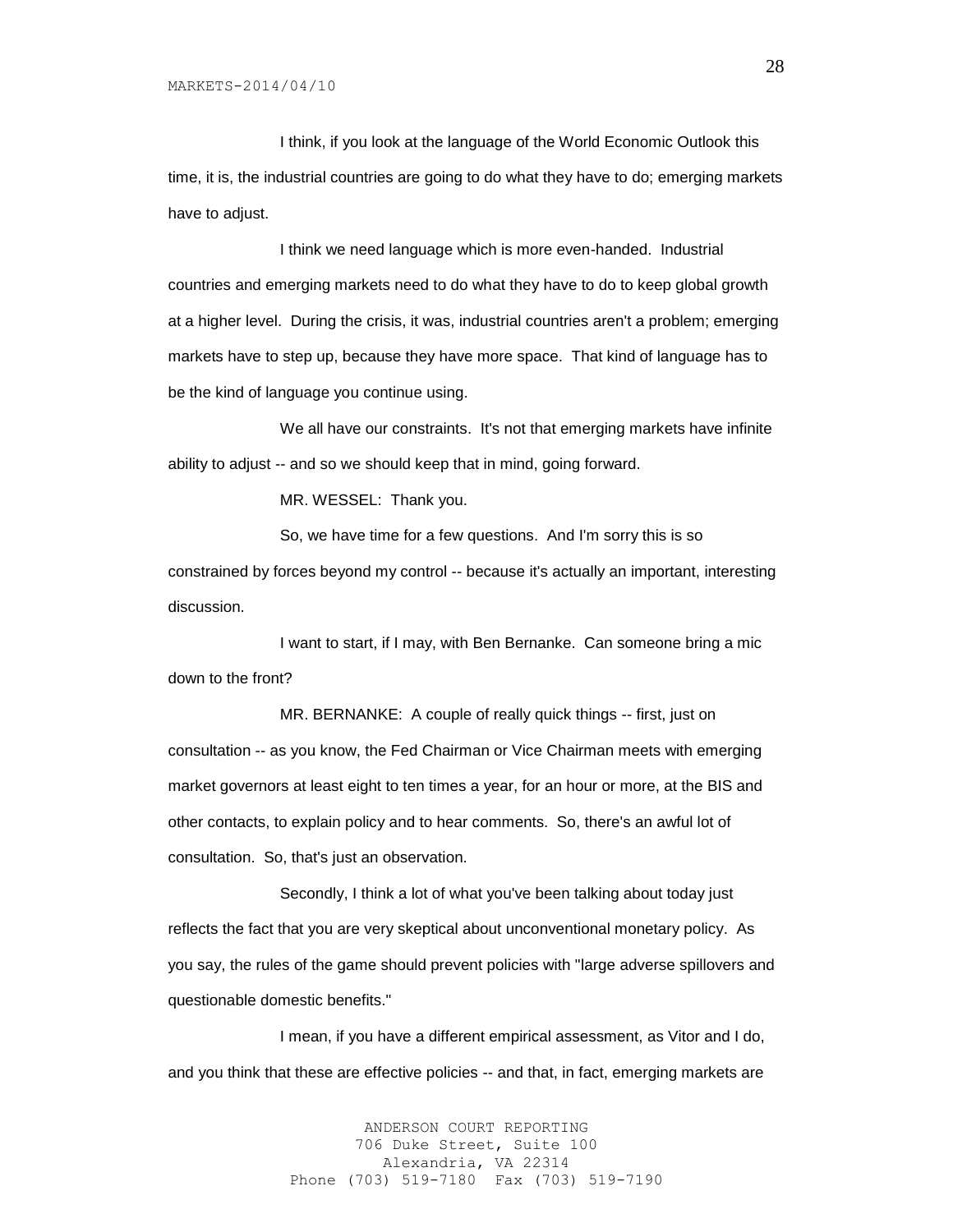probably better off than if these policies not being used -- you would have a different view.

And so I think there's an important empirical question here. And I think there's a little bit of a political thing here, which is that the effects of a stronger U.S. economy on India's export position are -- it's a less visible thing than is the capital flows and those kinds of volatilities.

The final thing, though -- I do want to take you to task. As a Professor of University of Chicago, ignoring money -- you make a very clever equivalence -- you say equivalence class is between exchange rate intervention and unconventional monetary policy.

There's one very important difference, which is that exchange rate intervention sterilizes the effects on monetary policy or in the money supply. So, you're ignoring the money supply.

What that means, of course, is that unconventional monetary policies -like going off the gold standard in the 1930s -- are demand-augmenting. They increase the total demand in the global economy, whereas exchange rate interventions, like the tariffs of the 1930s, are demand-diverting. They take from a fixed amount of demand; they move it from one country to another.

There is a very important difference between those two policies.

GOVERNOR RAJAN: Can I just respond to that last -- so the underlying assumption, Ben -- you're absolutely right. You're absolutely right about the difference. The underlying assumption is, debt overhang and a variety of other constraints in the economy prevent the demand-augmenting side of monetary policy, creating more of these adverse (inaudible). That was the underlying assumption, which I stated in my first sort of opening statement.

But you're absolutely right; there is a difference. But all I'm calling for is, we should examine the situation and the spillover effects -- by all means, empirically, to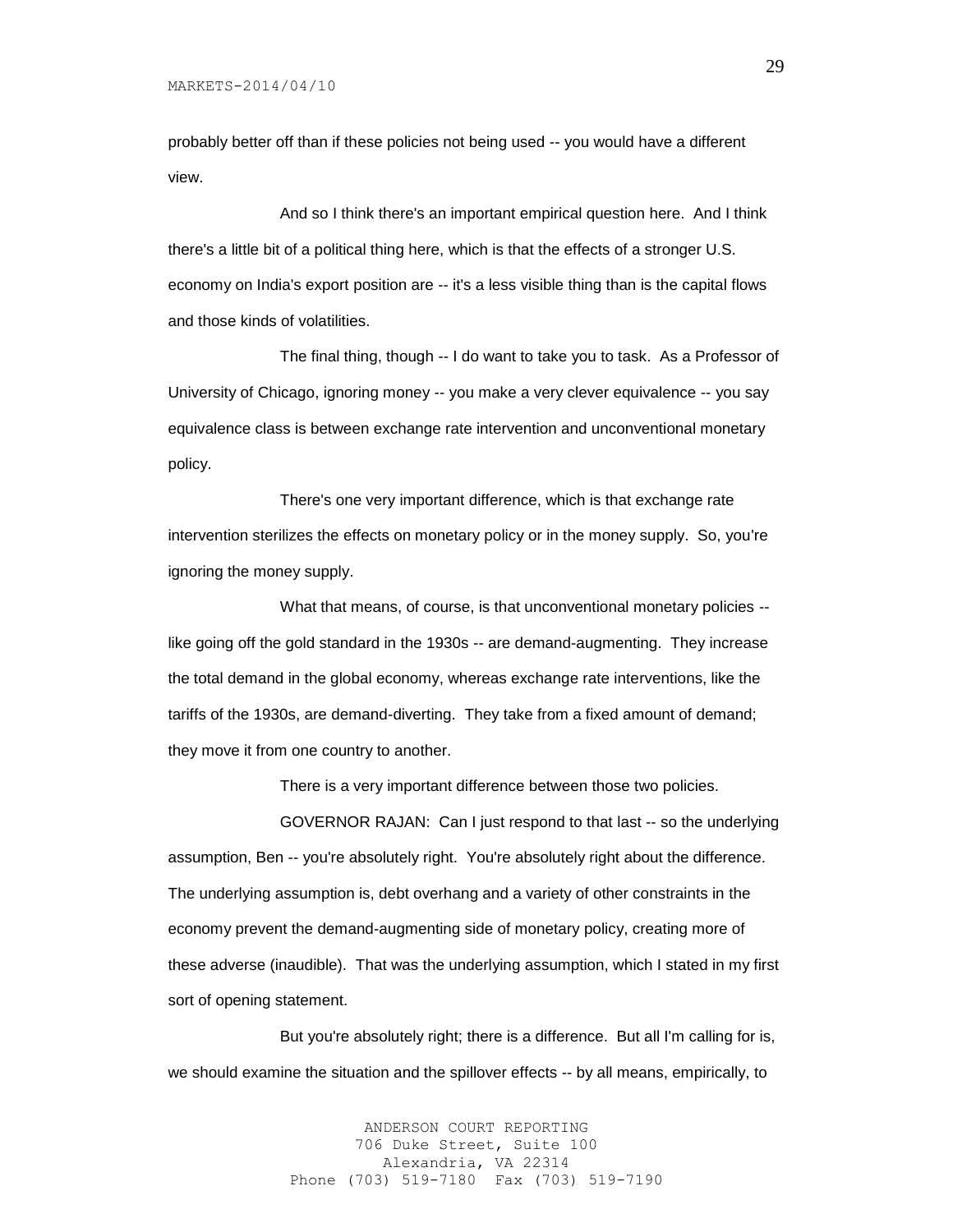the extent we can.

So, I'm not saying when one should rule these out. Sometimes, the policy growth effects may far outweigh the negative effects.

MR. WESSEL: On the aisle here. Then there's one in the back -- so why don't you give the one right there -- yeah.

QUESTIONER: Congratulations, Governor Rajan, first, on the remarkable turnaround the (inaudible) economy has seen in your tenure, since you took over last year.

My first question is, how much of this do you attribute to your own policies and the Finance Minister's policies?

MR. WESSEL: 100 percent.

QUESTIONER: And the second question is, there have been reports of late of underlying tensions between you and the upcoming BJP Narendra Modi-led party.

Can you address those concerns, especially on the hawkish stance on inflation that you have taken forward? Thank you.

GOVERNOR RAJAN: The success belongs entirely to the Finance Ministry, and not to the Reserve Bank of India. You know, we work together, and I think one of the benefits is that there is a greater sense of comfort on fiscal consolidation. We do have to go further -- and the quality of fiscal consolidation, we need to look at.

There is a greater appreciation of our monetary framework now, since we've elaborated on it. And, you know, it's a work in progress. I think the single-biggest factor in the stabilization of the external markets was, the current account deficit came down significantly, from north of five percent to now, around a rate of one percent. In fact, the last quarter is going to be zero -- or near-about.

That's not the longer run (inaudible). I think we will have a 2, 2.5 percent current account deficit. But there were a number of changes that were made to make that happen.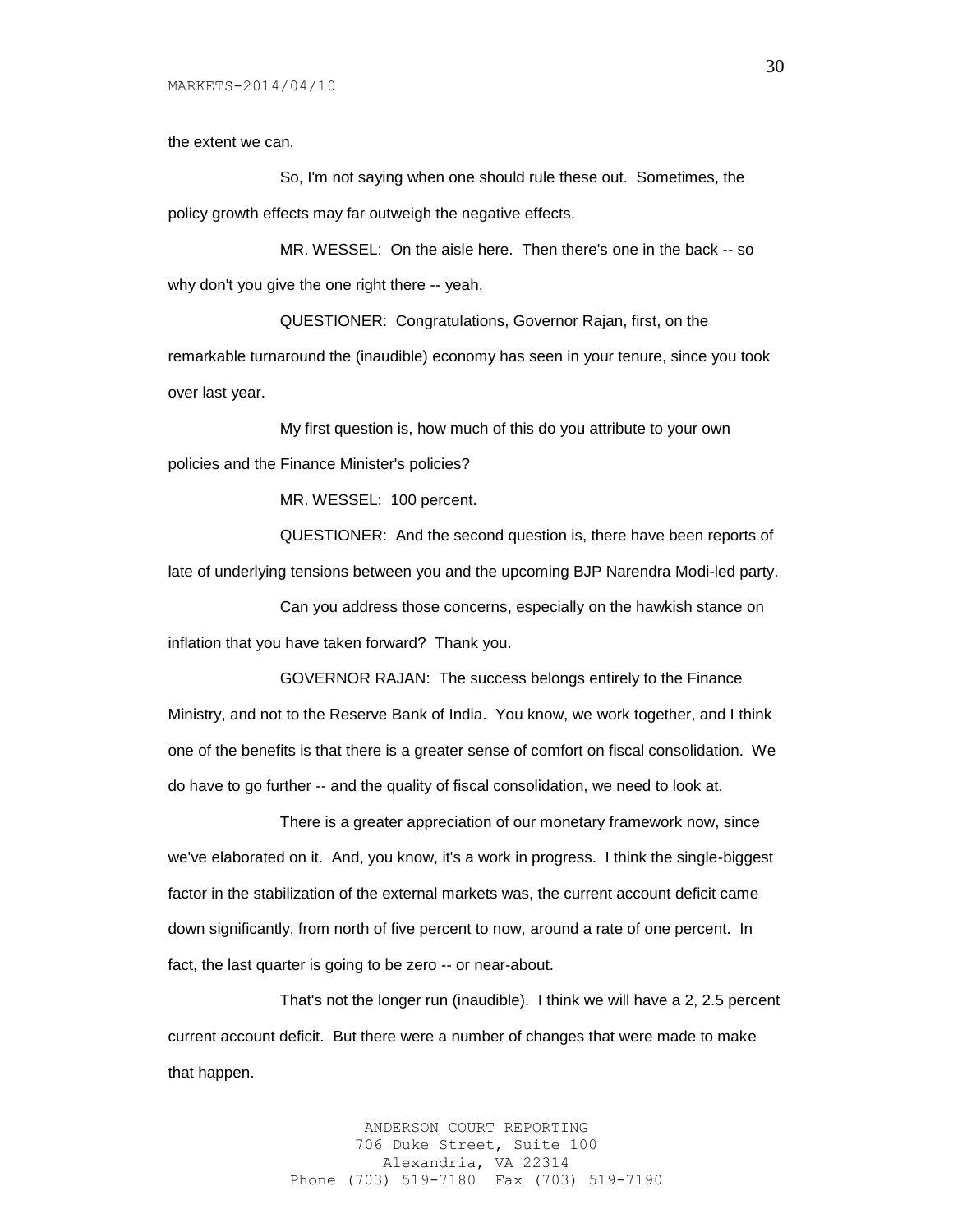MARKETS-2014/04/10

On the differences with the new government -- I haven't had any discussion with the new government. I think is all press-invented differences, and I think it should be seen as such. It's speculation, rather than any actual differences.

MR. WESSEL: Thank you.

So, I'm going to take two or three questions, and then we'll just have to end it there. So, there's one here.

QUESTIONER: Thanks. My question goes particularly to Governor Evans and Vice President Constancio -- because, of course, you know, policies of monetary easing, also, are trying to target inflation. And both your jurisdictions, despite some differences, of course -- the European Central Bank hasn't undertaken any policies of quantitative easing yet -- but especially in your jurisdiction, the inflation target is well below the two-percent situation. And the eurozone is even slightly worse.

But despite the growth of your balance sheet, you cannot say, you know, that those policies were successful, in terms of inflation targeting.

So, I'm wondering whether you two gentlemen could sort of clarify, you know, how do you explain the fact that inflation has stayed well below the target of below two percent?

MR. WESSEL: Thank you.

QUESTIONER: Peter Wolgart, from the German Institute of Global and Area Studies.

And as a German (inaudible), I have my arguments with monetary expansion, you know, and covering things -- but this is the issue, I think.

First of all, as the Federal Reserve, obviously, it is not only the U.S. dollar; it's world currency. And there is responsibility, by definition, for the rest of the world. And, clearly, I think just managing, you know, the monster economy of the U.S. cannot be valid.

In addition, I wondered, you know, are we right to maintain that this two-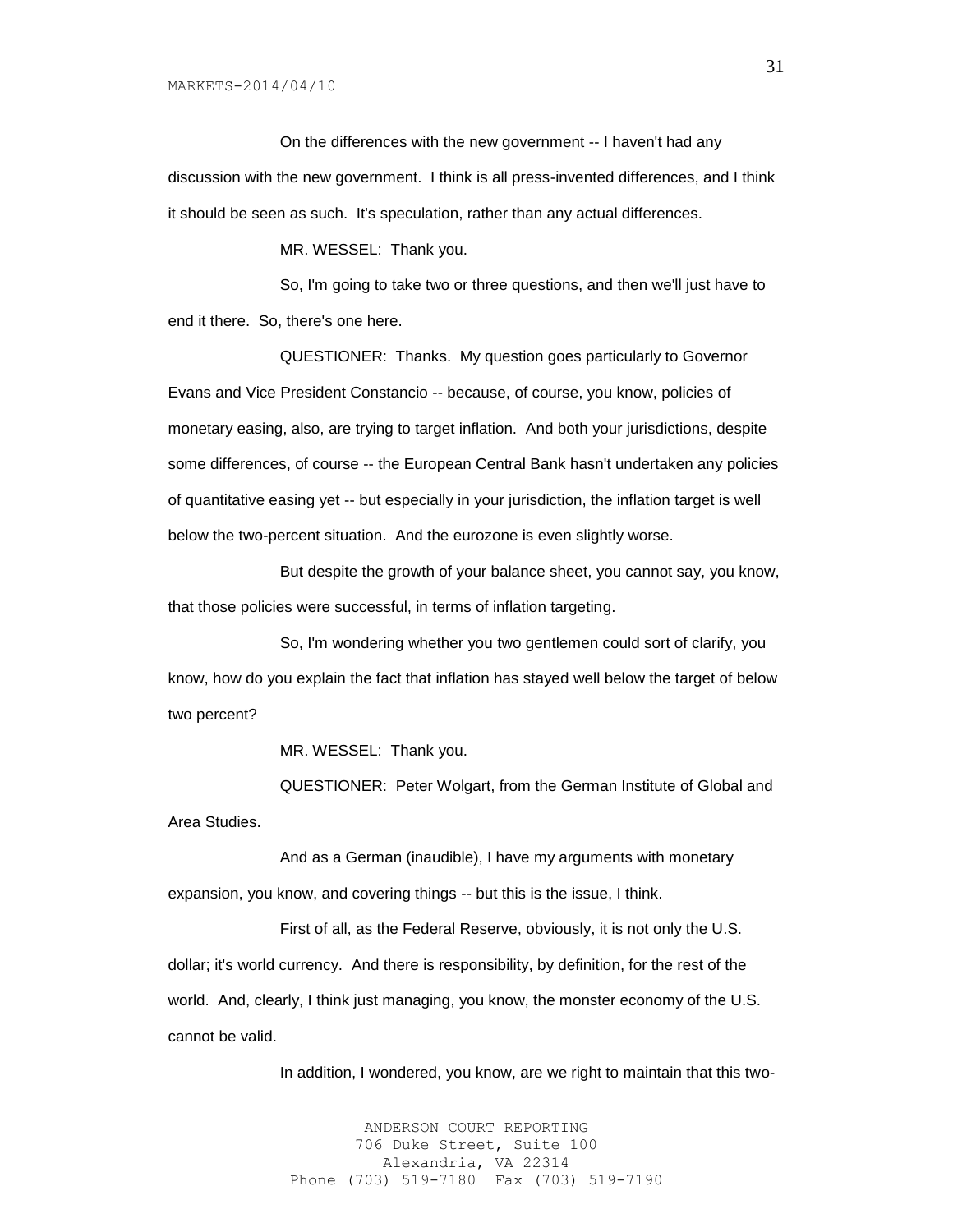percent inflation is due to monetary factors? Of course not. We know what is behind it. These are structural changes in the world economy, and money, and labor supply increasing.

So, the question is, clearly this whole relation -- monetary policy to increase employment, and it seems to be, you know, very naïve. And I wonder if we can still continue looking at these variables in such a naïve way.

MR. WESSEL: Thank you.

Is there one more?

Okay. So, those questions are related. If you guys are pushing so hard on the monetary gas pedal, President Evans, why are we having such a hard time getting inflation up to two percent?

MR. EVANS: Well, that's a good question. I think our policies have been effective at stimulating demand -- offset headwinds that we're facing. I still think that we have a debt overhang, that consumers still have a way to go to improve their situation, and, you know, wages have been low, as well. Income growth has been low.

I think our policies have stimulated demand through the normal transmission mechanism. Financing rates are lower. The auto sector's come back. Mortgages are better, if you have the credit capacity to pass a test and get a mortgage - and housing is up.

So, I think the normal transmission channel has been working, although it is still a little bit of a clog, in terms of headwinds and overcoming that.

In terms of inflation, I think that inflation, at root, is a monetary phenomenon. So, when it ends up being low, even if there are relative price changes which might find their way into the index, we need to make sure that we get inflation back up to target, and that's what we've been trying to do.

MR. WESSEL: Vice President Constancio --

MR. CONSTANCIO: Yes.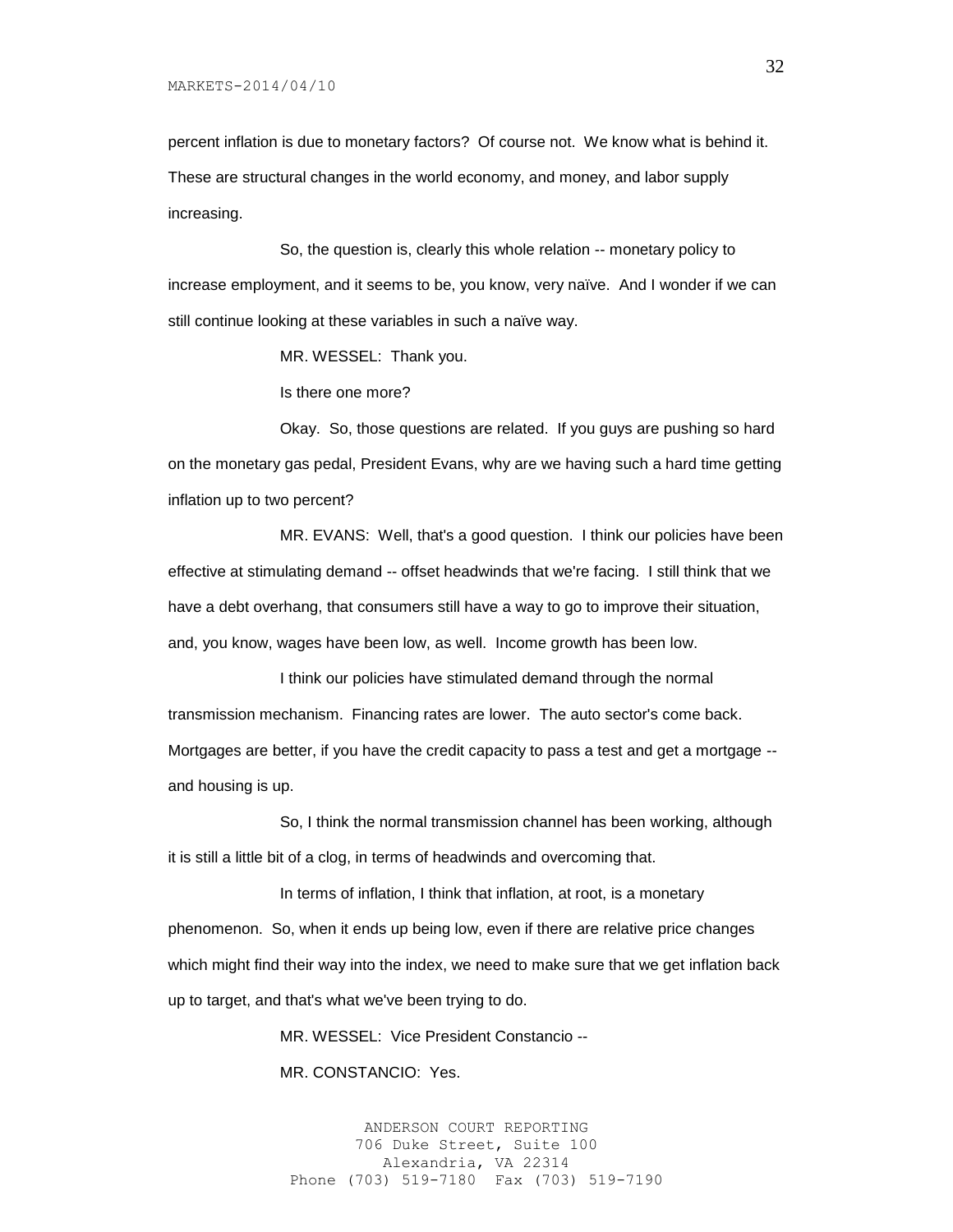MR. WESSEL: Inflation -- where is it?

MR. CONSTANCIO: Yeah. Well, the reasons are, first, that there is a situation of weak demands -- which, in Europe, is particularly acute, I'd say.

For instance, investment is still 18 percent below what it was in 2007, before the crisis. There is high unemployment. That puts a lot of pressure (inaudible). And when the services represent the overwhelming and the most part of the economy, wages explain a lot of inflation in services. And so that's one of the main reasons.

There are others, though. We had inflation in beginning of 2012, which was really very close to two percent -- slightly higher -- and it has been reduced. And if -mechanically or arithmetically -- you take out the effects of energy cost developments - particularly oil -- and processed food, those two things explain 70 percent of the drop in inflation.

And on those two things, there is embedded the effect of the exchange rate. The exchange rate itself explains a drop in inflation of 0.5. So, without the developments of the exchange rate since beginning of 2012, our inflation rate would be now around one percent.

So, all these factors have to be taken into consideration. And we have increased our monetary base, with our LTROs -- the three-year liquidated provision that we granted to the banks. But, of course, no increase in overall money, which, in December, was increasing annually by one percent.

So, I was interested to see our German friend attributing the decrease in inflation to labor supply. Well, why? Then it's effects -- and not so much to money.

But, indeed, all these factors mean that we have increased our balance sheet -- some different means. It didn't work.

And it is true, as Ben Bernanke just reminded us, that there are different ways and different impacts -- but in essence, it's a more direct way of, you know, increasing the monetary base by giving money to nonbanks that sell those securities, and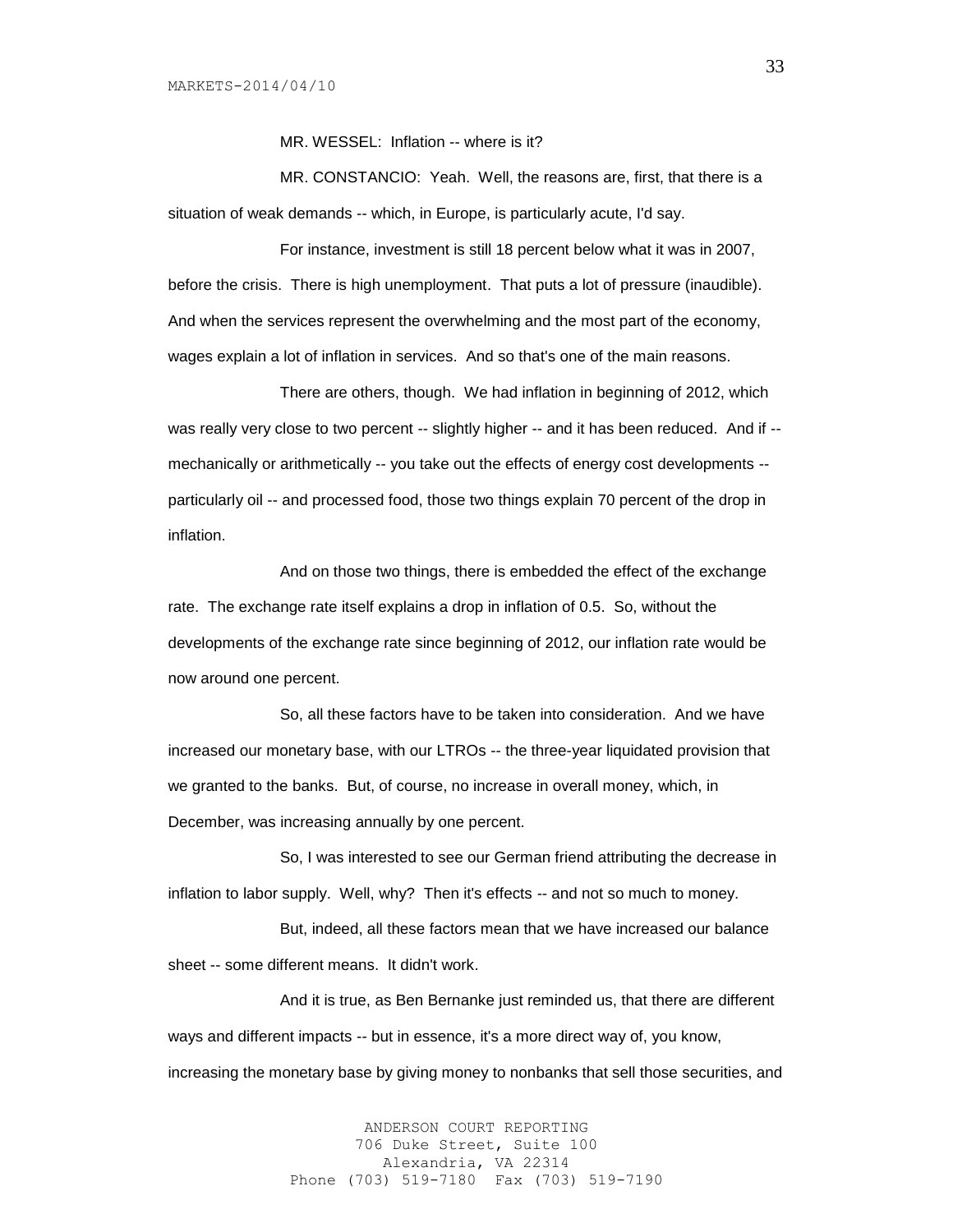then the effect not only on credit -- in the banks -- made a difference, if, indeed, those agents would not, say, repay their own debts, and use that money to buy other things, and increase deposits in the banks, and so on. So, there are more direct effects of such a policy.

And that's, as you know, what we have been looking into, in a situation where, indeed, inflation has become too low in Europe.

MR. WESSEL: Thank you very much.

I'm sorry that we have to end the conversation here. I feel like there should be a big banner here -- to be continued. I want to definitely thank Governor Tombini, Vice President Constancio, President Evans, and Governor Rajan for coming here today, in a period of time in Washington where there's competing demands on all these times.

I saw Governor Tombini at 8:00 this morning, and he told me he had three other meetings between breakfast and this morning.

So, thank you very much.

\* \* \* \* \*